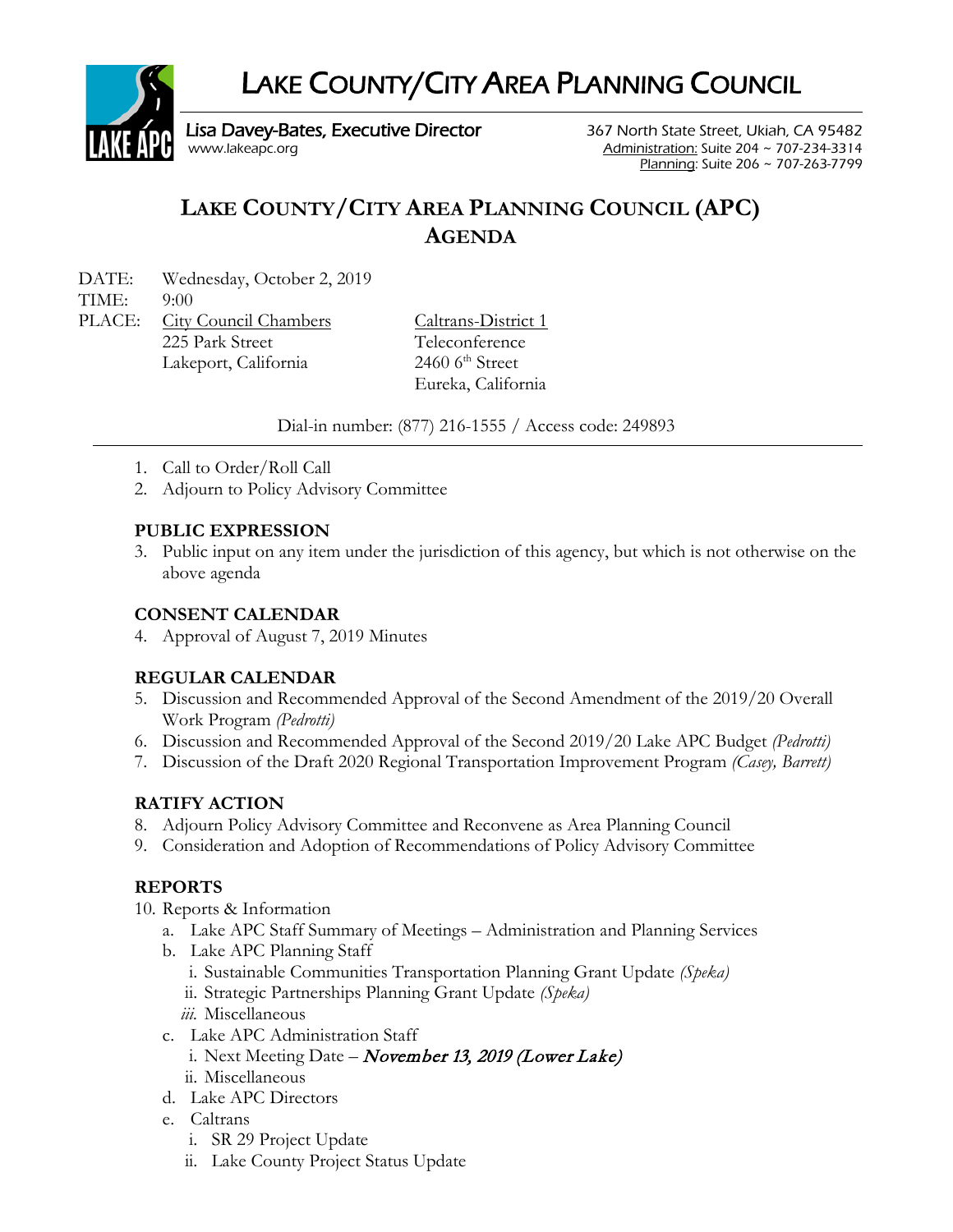- iii. Miscellaneous
- f. Rural Counties Task Force
	- i. Next Meeting Date **November 2, 2019 (Ukiah)**
- g. California Transportation Commission
	- i. Next Meeting Date **October 9 – 10 (Modesto)**
- h. California Association of Councils of Governments (CalCOG)
- i. CalCOG Directors Meeting **November 7, 2019 (Sacramento)**
- i. Miscellaneous

### **ADJOURNMENT**

#### **\*\*\*\*\*\*\*\*\*\*\*\***

#### PUBLIC EXPRESSION

Any member of the public may speak on any agenda item when recognized by the Chair for a time period, not to exceed 3 minutes per person and not more than 10 minutes per subject, prior to the Public Agency taking action on that agenda item.

#### AMERICANS WITH DISABILITIES ACT (ADA) REQUESTS

To request disability-related modifications or accommodations for accessible locations or meeting materials in alternative formats (as allowed under Section 12132 of the ADA) please contact the Lake County/City Area Planning Council office at (707) 263-7799, at least 72 hours before the meeting.

#### ADDITIONS TO AGENDA

The Brown Act, Section 54954.2, states that the Board may take action on off-agenda items when:

- a) a majority vote determines that an "emergency situation" exists as defined in Section 54956.5, **or**
- b) a two-thirds vote of the body, or a unanimous vote of those present, determines that there is a need to take immediate action and the need for action arose after the agenda was legally posted, **or**
- c) the item was continued from a prior, legally posted meeting not more than five calendar days before this meeting.

#### CLOSED SESSION

If agendized, Lake County/City Area Planning Council may adjourn to a closed session to consider litigation or personnel matters (i.e. contractor agreements). Discussion of litigation or pending litigation may be held in closed session by authority of Govt. Code Section 54956.9; discussion of personnel matters by authority of Govt. Code Section 54957.

POSTED: September 26, 2019

#### *Attachments:*

- *Agenda Item #4 – 8/7/19 Lake APC Draft Minutes*
- *Agenda Item #5 – Staff Report & 2ndAmendment 2019/20 OWP*
- *Agenda Item #6 – Staff Report & 2nd Amendment 2019/20 Lake APC Budget*
- *Agenda Item #7 – Staff Report*
- *Agenda Item #10a – Summary of Meetings*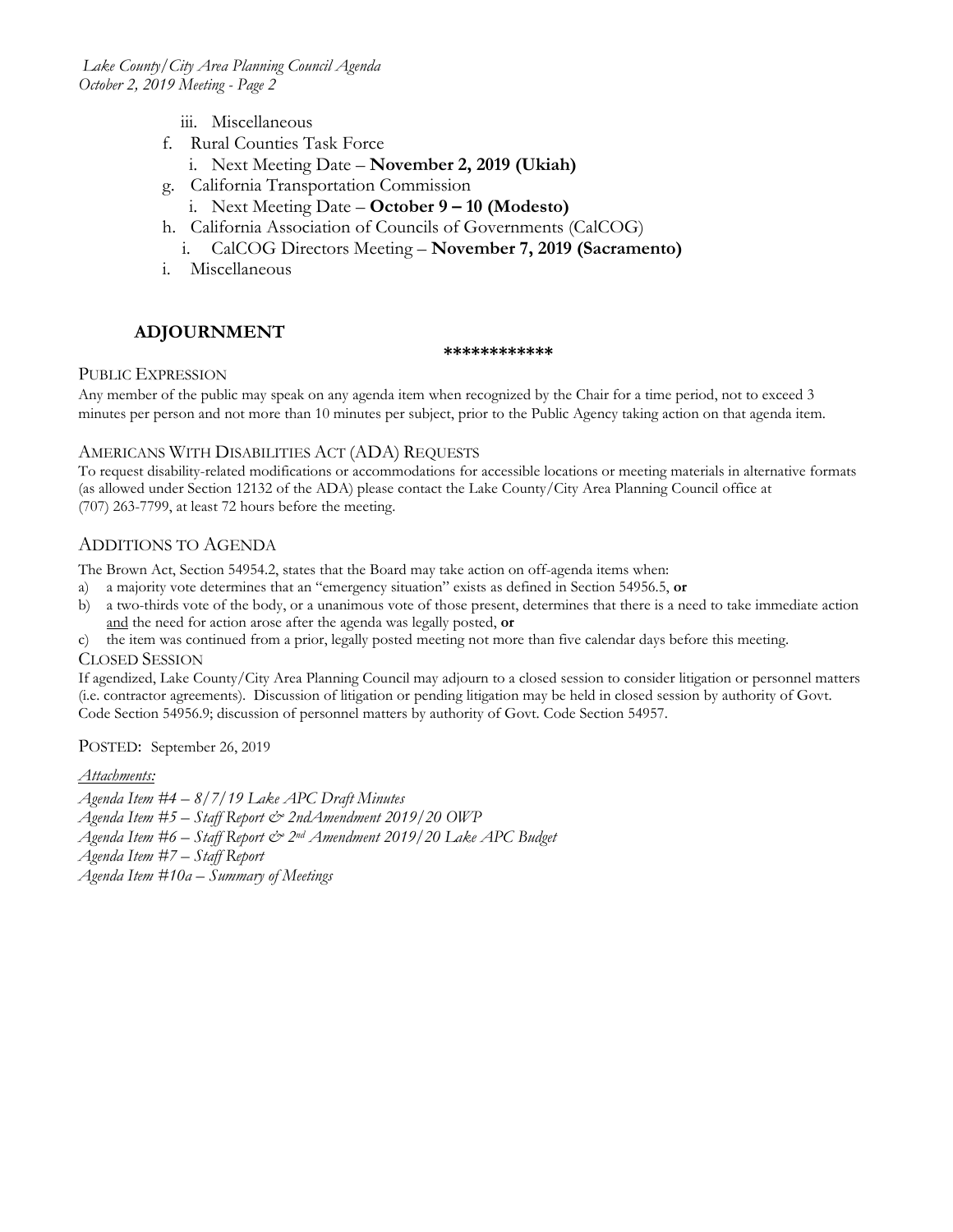# LAKE COUNTY/CITY AREA PLANNING COUNCIL



Lisa Davey-Bates, Executive Director **367 North State Street, Ukiah, CA 95482** [www.lakeapc.org](http://www.lakeapc.org/) Administration: Suite 204 ~ 707-234-3314

Planning: Suite 206 ~ 707-263-7799

# **LAKE COUNTY/CITY AREA PLANNING COUNCIL (APC) (DRAFT) MEETING MINUTES**

**Wednesday, August 7, 2019**

**Location**: City of Lakeport 225 Park Street, Lakeport, California

### **Present**

Bruno Sabatier, Supervisor, County of Lake Moke Simon, Supervisor, County of Lake Russ Cremer, City Council, City of Clearlake Stacey Mattina, City Council Member, City of Lakeport Chuck Leonard, Member at Large

#### **Absent**

Kenneth Parlet, Council Member, City of Lakeport Russell Perdock, Council Member, City of Clearlake Vacant Position, Member at Large

#### **Also Present**

Lisa Davey-Bates, Executive Director, Admin. Staff – Lake APC Nephele Barrett, Planning Staff Lake APC Alexis Pedrotti, Admin. Staff - Lake APC James Sookne, Admin Staff – Lake APC James Sookne, Admin Staff – Lake APC John Speka, Planning Staff – Lake APC Rex Jackman, Caltrans District 1 (Policy Advisory Committee - Teleconference) Scott DeLeon, Public Works Director, County of Lake

### **1. Call to Order/Roll Call**

Chair Mattina called the meeting to order at 9:44 a.m. Secretary, Alexis Pedrotti, called roll. Members present: Sabatier, Simon, Cremer, Mattina, Leonard, and Jackman (PAC).

### **2. Adjourn to Policy Advisory Committee**

Chair Mattina adjourned to the Policy Advisory Committee (PAC) at 9:44 a.m. to include Caltrans District 1 staff and allow participation as a voting member of the Lake APC.

## **3. PUBLIC EXPRESSION**

None

### **CONSENT CALENDAR**

**4. Approval of June 12, 2019 Draft Minutes**

*Director Leonard made a motion to approve the June 12, 2019 (draft) minutes, as presented. The motion was*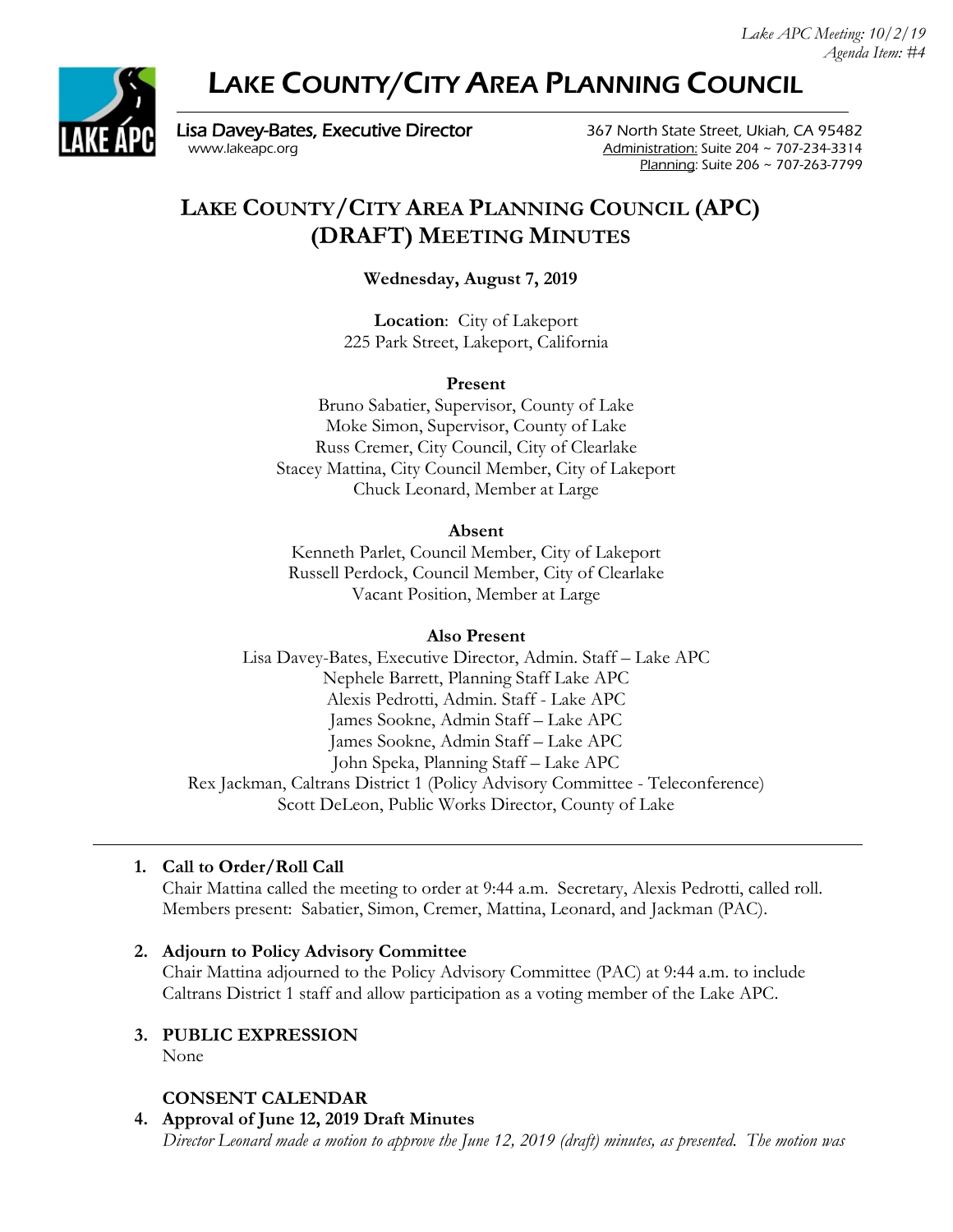*seconded by Director Cremer and carried unanimously.*

*Roll Call Vote: Ayes (5)-Directors Sabatier, Simon, Cremer, Mattina and Leonard; Noes (0); Abstain (1); Rex Jackman (PAC). Absent (3) – Director Parlet, Perdock, Vacant Member-at-Large.*

## **REGULAR CALENDAR**

**5. Discussion and Recommended Approval of the First Amendment to the Lake Area Planning Council's FY 2019/20 Overall Work Program (OWP)**

Alexis Pedrotti referenced the staff report in the agenda packet. Alexis explained that the first amendment to the fiscal year 2019/20 work program incorporates carryover funding on several work elements form fiscal year 2018/19. Alexis said that in the final quarter of fiscal year 2018/19 administrative amendment staff exchanged several expiring funds, in the amount of \$64,077, to ensure APC would not lose those state funds. This fiscal year's first amendment releases those funds. Alexis proposed that we put the funds into a work element 604, which is a reserve project element. The reserve account is for projects that we are not expecting, like the potential polling project. Alexis noted that there are a couple of projects in the works, however at this time we would like to put those funds into a reserve account. The FY 2019/20 work program first amendment will bring the total funding to \$1,086,795, which includes: Federal FTA Section 5304, SPR Strategic Partnership, Rural Planning Assistance (RPA), Sustainable Communities, SB1 Sustainable Communities, Local Transportation and Planning, Programming and Monitoring funding.

*Director Leonard made a motion to approve the first Amendment to the Lake APC Fiscal Year 2019/20 Overall Work Program, as presented. The motion was seconded by Director Cremer and carried unanimously. Roll Call Vote: Ayes (6) – Directors Sabatier, Simon, Cremer, Mattina, Leonard, and Rex Jackman (PAC); Noes (0); Abstain (0); Absent (3) – Director Parlet, Perdock, Vacant Member-at-Large*

## **6. Discussion and Recommended Approval of the First Amendment of the Lake Area Planning Council's FY 2019/20 Budget**

Alexis reported that the first amendment to the Budget incorporates the carryover funds and any adjustments from the estimated final Budget that was presented in June. Alexis explained that it is necessary for the Lake APC Budget to be amended to reflect the planning funds identified in the first amendment of the OWP. Several grant funded projects have been carried over into the new fiscal year, including the Bus Passenger Facilities Plan, Lake County Pedestrian Facilities Needs Inventory and EFS, Eleventh Street Corridor Study and Hwy 20 North Shore Traffic Calming Plan and EFS. Alexis referenced the changes in the first amendment budget summary and noted that staff will bring back an additional amendment to the APC Board, because a couple of the general funds still need to be adjusted.

*Director Sabatier made a motion to approve the first amendment to the Lake APC Budget, as presented. The motion was seconded by Director Simon and carried unanimously.*

*Roll Call Vote: Ayes (6) – Directors Sabatier, Simon, Cremer, Mattina, Leonard, and Rex Jackman (PAC); Noes (0); Abstain (0); Absent (3) – Director Parlet, Perdock, Vacant Member-at-Large*

## **7. Resolution #19-20-9 Approving the Project List for FY 2019-20 for the California State of Good Repair Program**

James explained that this is the same resolution that was presented at the Lake Transit Authority Board Meeting. He said that regional entity Lake Area Planning Council must approve and submit all proposed projects from LTA to Caltrans. James said that the Lake Area Planning Council is responsible for the State of Good Repair Program projects list and funds, therefore the Lake Area Planning Council Board needs to approve the project list for the State of Good Repair Program as well.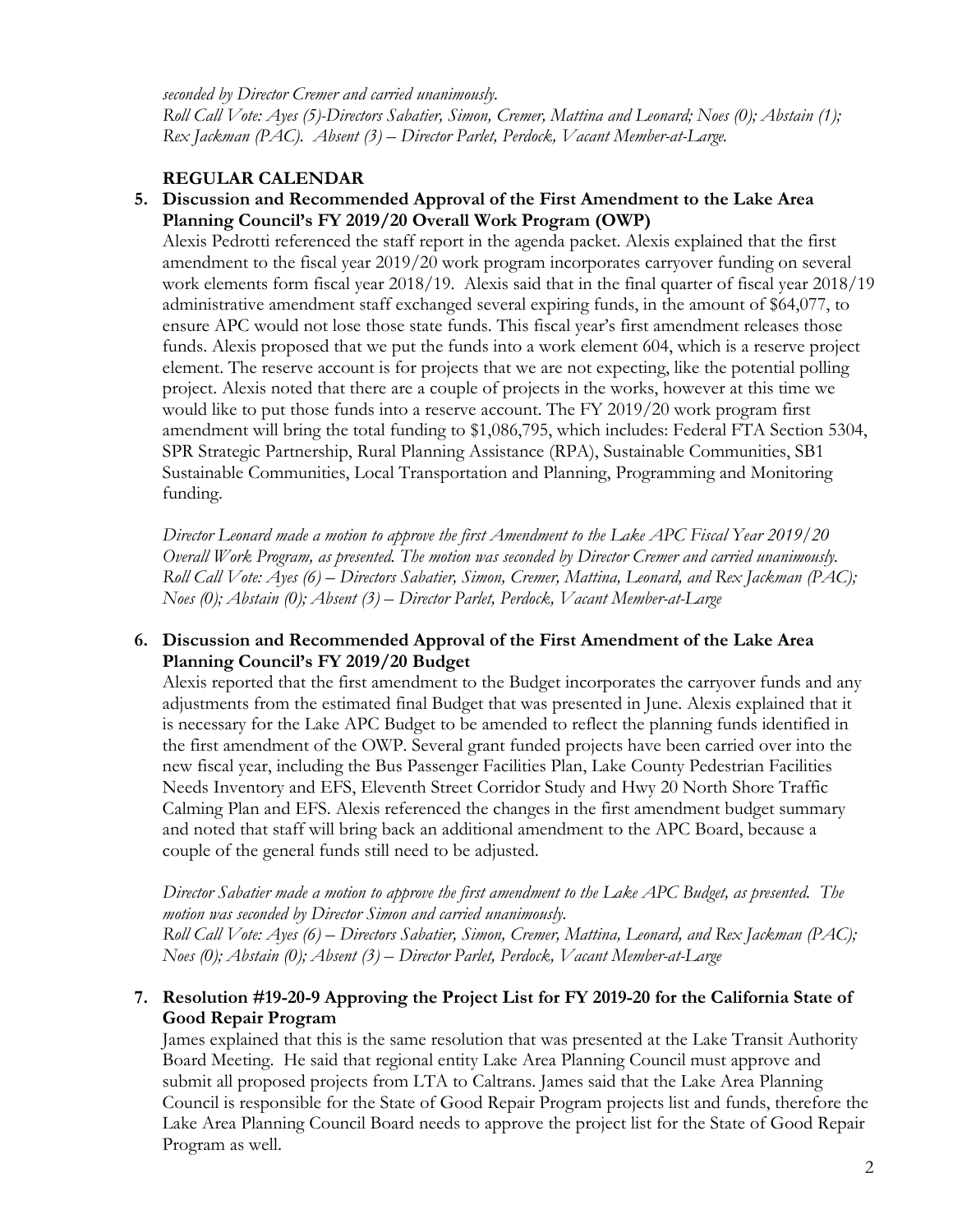*Director Cremer made a motion to approve Resolution #19-20-9 approving the Project List for FY 2019-20 for the California State of Good Repair Program, as presented. The motion was seconded by Director Sabatier and carried unanimously.*

*Roll Call Vote: Ayes (6)*-*Directors Sabatier, Simon, Sabatier, Cremer, Mattina, Leonard and Rex Jackman (PAC); Noes (0); Abstain (0); Absent (3) – Director Parlet, Perdock, Vacant Member-at-Large*

#### **RATIFY ACTION**

**8. Adjourn Policy Advisory Committee and Reconvene as Area Planning Council** Chair Mattina adjourned the Policy Advisory Committee at 10:20 a.m. and reconvened as the APC.

#### **9. Consideration and Adoption of Recommendations of Policy Advisory Committee**

*Director Leonard made a motion to adopt the recommendations of the Policy Advisory Committee. The motion was seconded by Director Simon and carried unanimously.* 

*Roll Call Vote: Ayes (6)*-*Directors Sabatier, Simon, Sabatier, Cremer, Mattina, Leonard and Rex Jackman (PAC); Noes (0); Abstain (0); Absent (3) – Director Parlet, Perdock, Vacant Member-at-Large*

#### **REPORTS**

#### **9. Reports & Information**

#### **a. Lake APC Staff Summary of Meetings** –

The summary of meetings report was included for the boards review, staff was happy to answer any questions.

#### **b. Lake APC Planning Staff**

i. Sustainable Communities Transportation Planning Grant Update John reported that the Bus Passing Facility Plan is in the final stages, and the draft project action plan should be available in the next couple of months. John said the Clearlake bus stop improvements include one new stop in Austin Park. The new bus stop is only about fifty feet away from the old bus stop and has a large turnout, which is also ADA Compliant.

John reported that the consultant will have a list of projects for the Lake County Pedestrian Facilities Needs Inventory project in about two weeks. John explained that there will be a list of ten projects for each the City of Lakeport, City of Clearlake and Lake County. John noted that initially we decided to have a list of ten projects for North Shore and South Shore, however, now list of twenty State right-of-way projects would be more beneficial. The consultant will have a presentation for the Board in November.

John stated that we are still in the public outreach phase of the Hwy 20 North Shore Traffic Calming Plan. The plan is focused on traffic calming measures, pedestrians and bicyclists safety for the North Shore communities like Nice, Lucerne, Glenhavn and Clearlake Oaks. Some of the potential improvements the consultant is looking into are crossing enhancements, pedestrian flashing beacons, medium refuge islands, wide right-of-way, curb extensions signing and striping, radar feedback signs and gateway designs to make drivers aware of the communities. John said that a big concern from the public feedback is that the center turn lane is used as a passing lane, because people want to pass the big trucks. John noted that we have a meeting scheduled with Caltrans and the consultant next week to discuss if we should consider a refuge islands in the turning lane and to get input on the project from Caltrans. Director Sabatier questioned if it's possible to restrict big trucks from using that segment of highway, trucks often turn over, residential housing and schools are right on the highway. he noted that the trucks are still going through highway 20 even though Highway 53 to Highway 29 is the designated route. Rex stated that he doesn't have a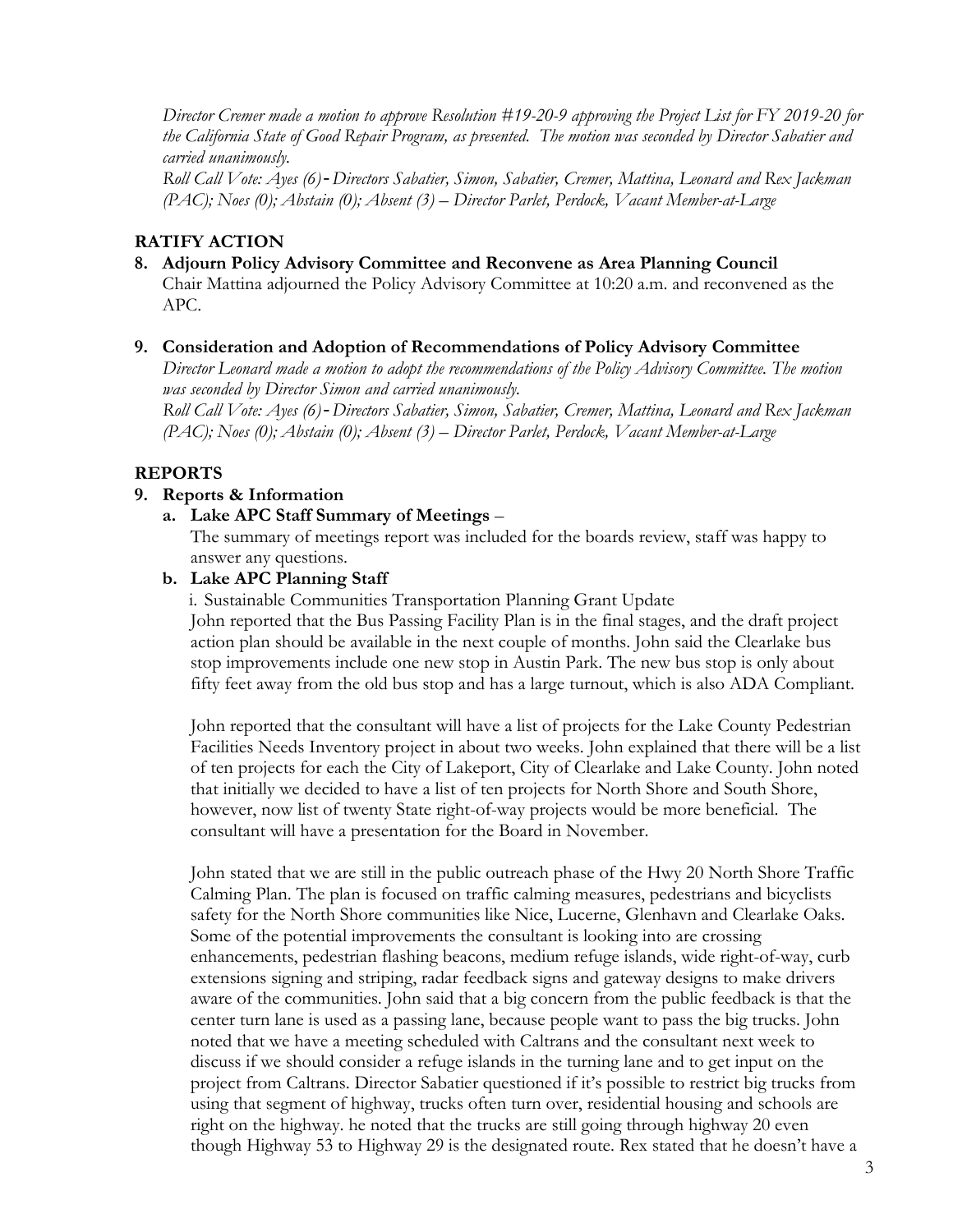definitive answer and currently the only restriction is that trucks with hazardous waste are prohibited, as a through route, on that segment of the highway. Rex said he would investigate if we can restrict trucks from using this segment as a through route. Lisa explained that one of the reasons for this project is to continue to do traffic calming measures, and road diets to slow down traffic in these areas, over time this will also help detour trucks from using this segment of the Highway. Rex agreed and added that over the last couple decades there has been a lot of traffic calming measures implemented on this stretch of the highway. We have been successful in making the North Shore a more walkable place, without any legal vehicle restrictions. The more traffic calming projects we can do that have the effect of slowing down traffic like the new crosswalks, sidewalks and the roundabouts. This will remind drivers of the communities and discourage the trucks from using this route. The Board discussed additional ways to slow traffic down.

John Speka reported that the Eleventh Street Corridor Study is in the public outreach phase. John explained that we are looking into possible ways to make Eleventh Street more multimodule friendly. Presently there are no bike lanes, and the narrow sidewalks that have power polls in them. The Consultant will consider a wide range of potential fixes. John noted we had a public outreach table at the Lakeport International Night Out to promote the project and the interactive mapping tool. Director Mattina asked if there are any mapping or a report on the project. John replied that we have received the draft of the existing conditions report, but we will soon have some renditions of those maps with the potential changes.

John announced that the Request for Proposals will go out in the next few weeks for the new planning grants; the Vehicle Miles Traveled (VMT) Regional Baseline Study, this study is to evaluate traffic impacts using standards based on VMT under the new California Environmental Quality Act (CEQA). The second is the Strategic Partnership Grant for the State Route 53 Corridor Local Circulation Study, this study will be a follow up to the 2011 State Route 53 Corridor Study. There is a need to update the State Route Corridor Study based on some of the conditions have changed, and the recommendations of 2011 study. The current study will analyze current and expected traffic patterns within the corridor and immediate surrounding areas. The improvements will include the intersection and the longrange goal will be to move in the direction of making it easier, safer, and smother for the trucks to use route 53 to 29.

#### **c. Lake APC Administration Staff**

#### i. Next Meeting Date – September 11, 2019 (Lower Lake)

#### ii. Miscellaneous–

James Sookne announced that the 2020 STIP Fund Estimate for fiscal years 2023 through 2025, for Lake County was \$189,000. Currently \$108,000 of those funds have been dedicated Planning Programming & Monitoring. The remaining \$81,000 will be brought back to the Board later for formal action, where we will recommend not programming funding for projects for this cycle.

#### **d. Lake APC Directors**:

Nothing to report.

#### **e. Caltrans**

i. Lake County Project Status:

Jamie Matteoli, Caltrans Project Manager, reported that Lake 29 Segment 2C that all the funding is in place, and all right of way is now secured. We will advertise for the construction contract in the middle of August, and we expect that to be approved by mid-December. The construction should begin in the spring. Jamie noted that AT&T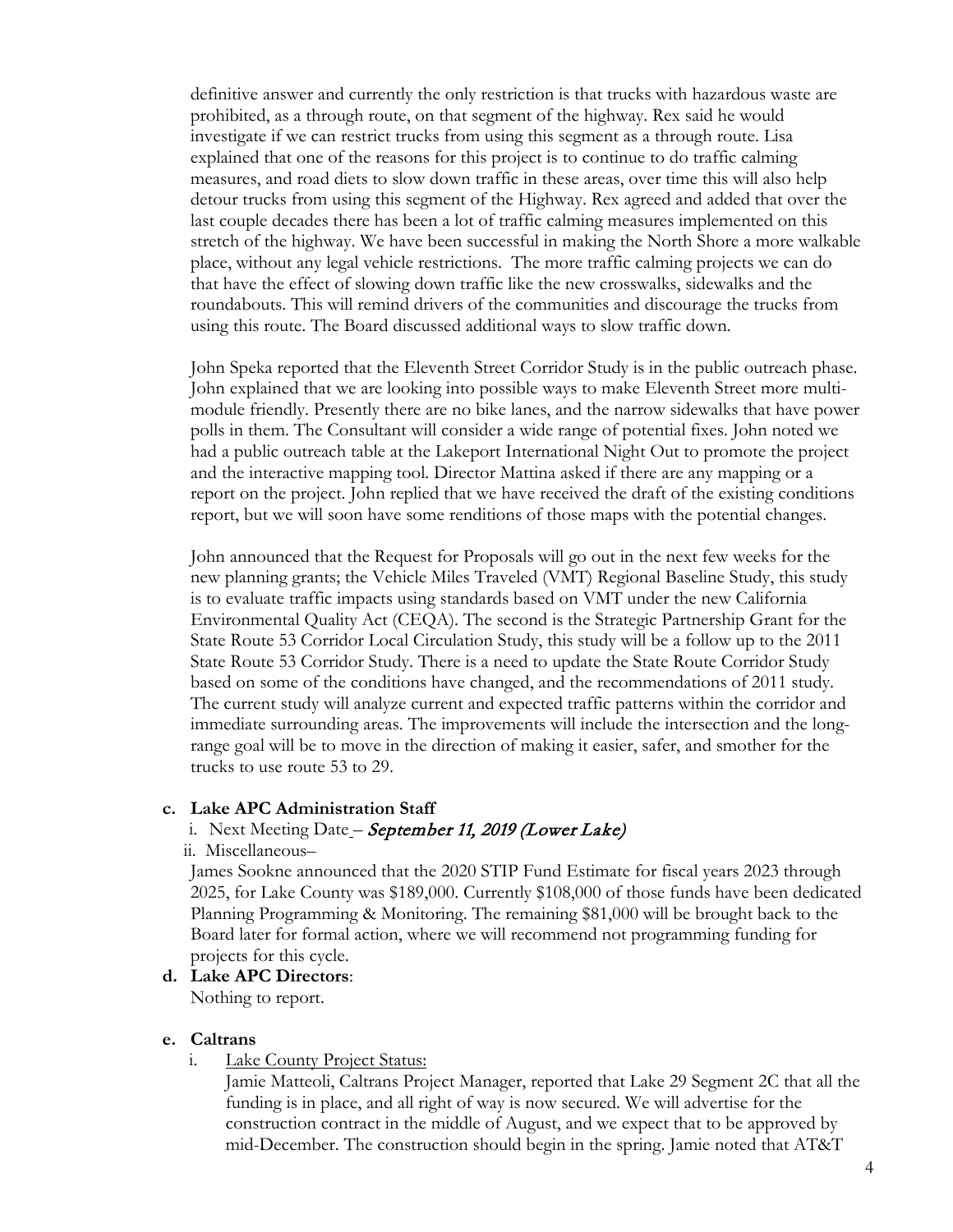has started the utilitiy relocations on the Northern end of the segment. The utilities will be in their own corridor, and when PG&E gets started in September there will be a lot of work doing miles of vegetation clearing.

Jamie reported that the Lake 175 Middletown project will widen shoulders and correct curves. He explained that we have begun work on the utilities clearing of trees through the dry creek to pudding creek area. Jamie reminded that we are mitigating for the loss of those trees. Director Simon said that there is one family that reached out to him regarding the turn close to his home he wanted to know if there will be a barrier on that turn. Jamie said that there is not a barrier on that turn. Director Simon stated that he will give Jamie his contact information, so he can talk to him directly. Director Sabatier wanted to know why fiber optic cables are not included in the Lake 29 expressway plan. Jamie said his understanding is that they didn't find a greater need for the optic cables in that area because there are other connections. he suggested that we have a larger conversation with Cathy, me and Heidi our broadband expert. Director Sabatier said we should include BARK (the subdivision of our economic development corporation here in Lake County) and he would make some calls to make that happen.

Cathy McKeon, Caltrans Project Manager for Lake County, Cathy announced that she wanted to make a few side comments regarding earlier conversations. The first comment was that she drives Highway 20 and she noticed that the trucks don't use the turnouts. Cathy suggested that one way to discourage trucks from using Highway 20 would be to express our concern with CHP and request they enforce the use the turnouts. Cathy stated that the second comment is that the Lake 29 project started before the new broadband state law which started in January 1, 2017. The Board discussed the draft Broadband Master Plan and reasons why the broadband companies wouldn't be interested in that area.

Cathy gave brief summary of Lake 29 2A &2B projects. She noted that we are focusing on the frontage road designs, finalized the alignment and the profile for the main roadway. Caltrans is working with the County Department of Public Works on the freeway agreement for the frontage roads. Cathy stated that we are proceeding as if we are going to get the funding, we did not get the Nationally Significant Federal Lands and Tribal Projects (NFSLT) grant, or the INFRA grant. The SHOP funding cannot come into play until we have supplemental funding. We are working with headquarters on the limited STIP funds we do have.

Cathy reported that we are continuing to move forward on the Highway 20/53 project. There are some lighting and a utility pole location concerns from property owners on the frontage road by the Moose Lodge. Cathy noted that she will be around this week if Bruno wanted to discuss this further. Lisa asked Cathy for some pictures to put on our website we should elevate the work we are doing in Lake County. Cathy stated that the resident engineer is sending pictures to our public information officer, I will have him add you to the email.

Cathy discussed that we have some negative comments about the aesthetics of the roundabout in general. She stated that she believes that there is an agreement with the County and Caltrans that states that the County will maintain the roundabout on Hwy 20/29. She suggested that if the County wanted to take the lead and apply for an encroachment permit for supplemental landscaping setup.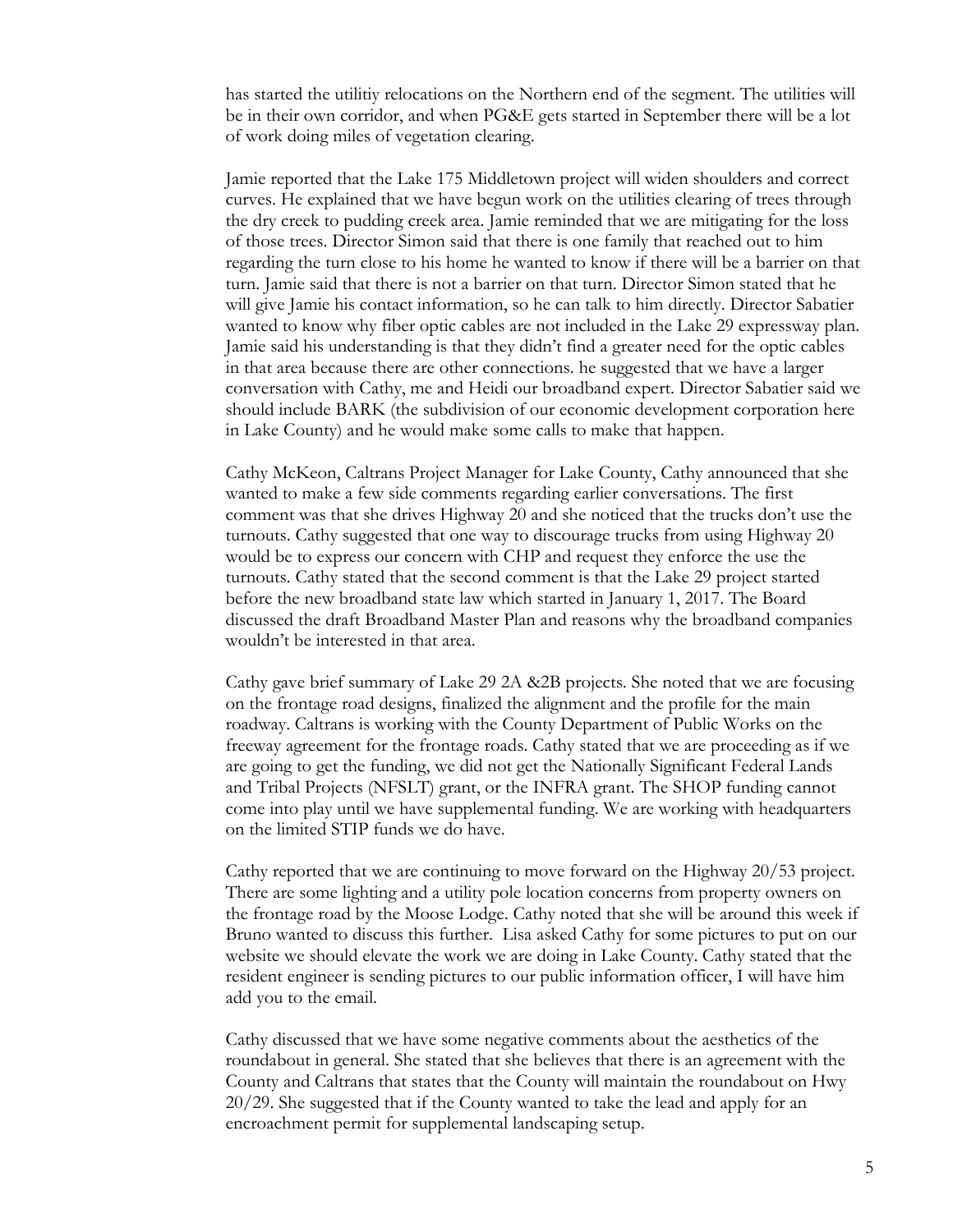Director Cremer asked if the County is responsible for the maintenance on the roundabouts. Cathy clarified that Caltrans does the maintenance in their current condition, but if the County wanted to beautify the landscape further, they can.

Cathy stated that otherwise Caltrans is focusing on safety, so this roundabout will be the same landscape as the other two roundabouts on this highway. She reported that there are cultural and concerns on the Hartmann roundabout project. She stated that Caltrans will be working with the county on the relinquishment. Lisa stated that she has received a lot of positive feedback on that roundabout. Cathy reported that the culvert projects around the lake are almost done except the one that is still underwater.

Director Cremer asked if there were any changes to the road maintenance on Highway 29/53, because it doesn't look mowed this year. Cathy stated that she would look it and get back to him. Director Sabatier said that he talked to Richard Sweeny regarding the maintenance, Richard said that with the late rain and then the July mechanical mowing cut off they had a short amount of time to do all the maintenance. Director Sabatier commended the Caltrans maintenance crew, they tried to get as much done as possible with little to no time and used weed eaters to do the offramps. Director Sabatier stated that he liked that Richard was available to discuss what his plans where, and he followed through with them. If we keep the communication open if the timeline is short again, we can outsource the work.

Scott DeLeon stated that the Nice/Lucerne cutoff is in conjunction with the roundabout Caltrans required the County to sign a MOU agreement to maintain the roundabout. Currently, we do a weed spray program for maintenance on that roundabout. Scott was excited to announce that the County was awarded their first SB 1 project. He noted that this project is a series of intersections on 11<sup>th</sup> Street, South Main Street, and Hwy 175 intersection on Soda Bay south of town. Scott reported that we are looking into another SB 1 funding project for a public/private partnership project. We're bringing in a consultant who specializes in cement treated pavement reclamation and then the County will do the double chip seal. We are working through a few challenges on the South Soda Bay Road acquisitions. Scott also reported that they are investigating the repair of the Hill Road slip out.

Director Cremer asked about the cost of the chip seal per mile and hoped that it would last longer than the other alternatives. Scott stated that its not as much as you would think, and he would figure out the cost and get back to him.

Lisa asked Scott what happened on the bridge on Nice/Lucerne cut off about two weeks ago. Scott stated that the winter high water flows in the Rodman Slough undermined the westerly headwall. The asphalt had bridged over the 6 to 8 inches hole in the headwall. The road was closed for 24 hours and they filled the hole until they could do the repair on the headwall.

Lisa asked Scott if there is an update South Main and Soda Bay project. Scott replied that they have right-of-way acquisition for about two thirds of the sixty property owners. If they can get the underground utilities done next summer, the road construction will follow soon after that.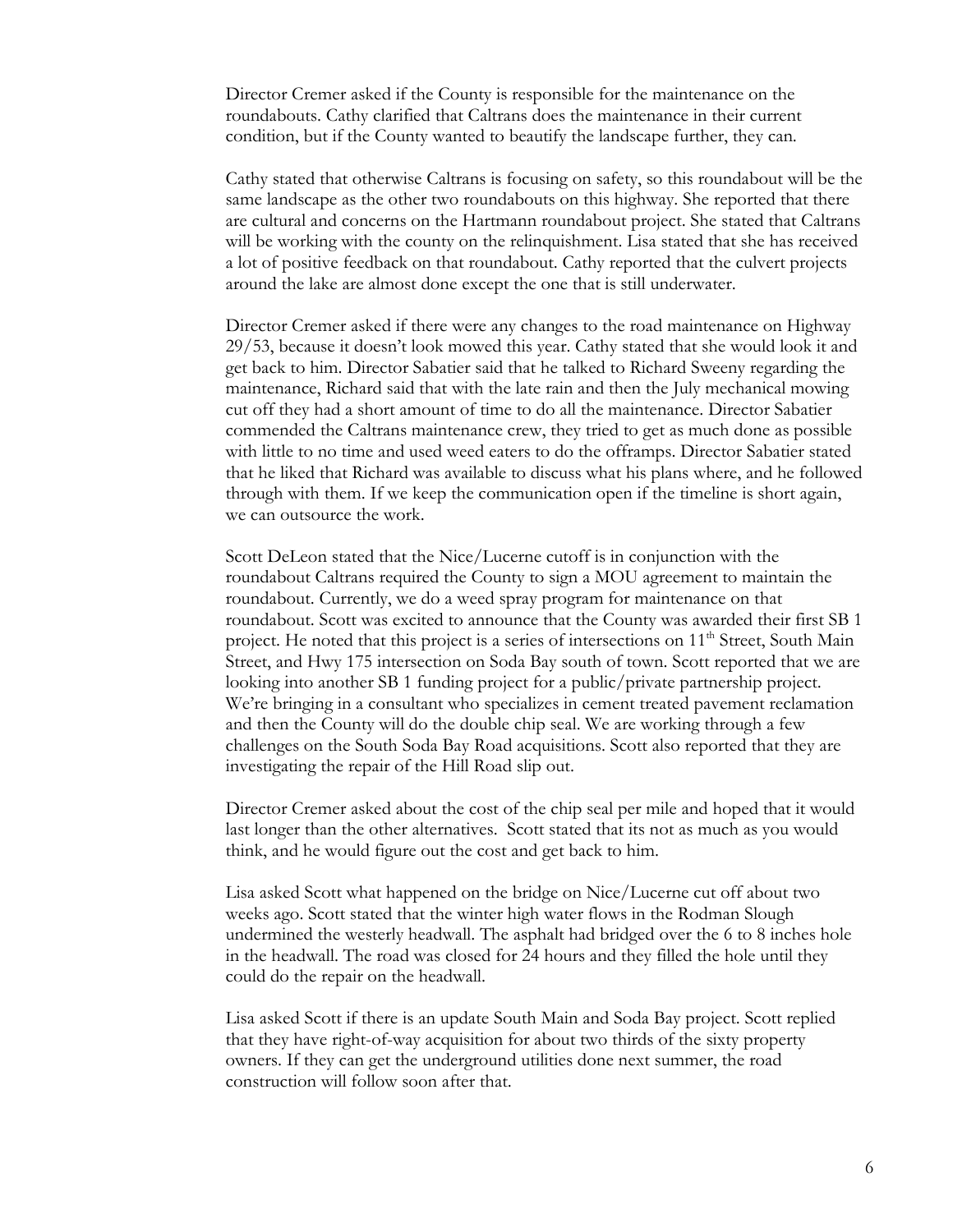ii. Miscellaneous

Rex announced that Caltrans District 1 has completed some interviews. The hiring process has been long, but they should have someone hired in the next month or so. Caltrans Staff will start providing better service on projects that staff works cooperatively on with Lake APC Staff.

Lisa announced that Phil Dow's Retirement Party is Thursday, September 26, 2019.

## f. **Rural Counties Task Force**

- i. Next Meeting Date **September 27, 2019 (Ukiah)**
- g. **California Transportation Commission**
	- i. Next Meeting Date **August 14 – 15 (Bay Area)**

## h. **California Association of Councils of Governments (CalCOG)**

- i. CalCOG Directors Meeting **November 7, 2019** (Sacramento)
- i. Miscellaneous Nothing to report.

## **ADJOURNMENT**

The meeting was adjourned by Chair Mattina at 11:02 a.m.

Respectfully Submitted,

# DRAFT

Charlene Parker Executive Assistant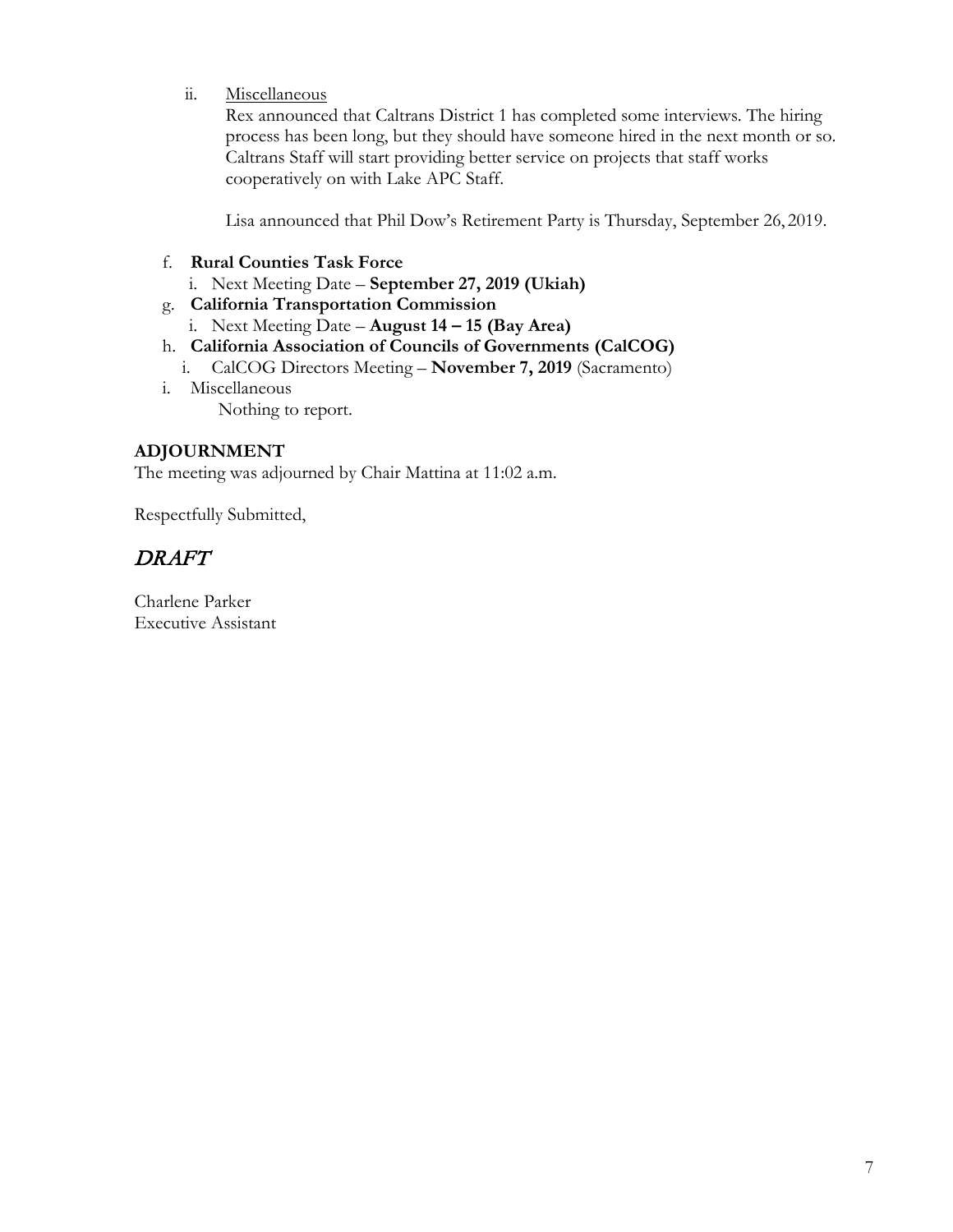

# LAKE COUNTY/CITY AREA PLANNING COUNCIL STAFF REPORT

**TITLE:** 2019/20 (Proposed) OWP 2nd Amendment **DATE PREPARED:** September 25, 2019

**MEETING DATE:** October 2, 2019

**SUBMITTED BY**: Alexis Pedrotti, Project Coordinator

## **BACKGROUND:**

The APC reviewed and approved the Final Overall Work Program for FY 2019/20 on June 12, 2019, and the first Amendment to the OWP on September 11, 2019. Amendments are made to the Overall Work Program if funding modifications need to be done to any element of the OWP, including carryover adjustments from the previous year. Additionally, amendments could be necessary to include new grant funded projects or changes to a grant funded projects scope or schedule. Finally, a project or regional need may arise after the final OWP is developed where the local jurisdiction or APC Staff could request funding support through the OWP if funds are available. Since the approval of the first amendment, there have been two requests that have been discussed and supported by the Technical Advisory Committee, warranting a second amendment to the OWP. Requests are as follows:

## **Work Element 612: Countywide Technology Support Services**

At the last Technical Advisory Committee (TAC) meeting on September 19th, Jeff Schwein, Green DOT Transportation Solutions, demonstrated his newly developed online Transportation Project Management database. Jeff has many years of experience in the field of transportation planning, and valuable knowledge and understanding of project management needs. Jeff and his team of programmers have focused much of their energy into developing a database to manage more construction and STIP related projects. However, more recently Lake APC staff met and collaborated with Jeff to create an online Overall Work Program management tracking tool.

Green DOT has begun preliminary database reconstruction to add a portal for incorporating the Overall Work Program management and tracking piece to the online database. This portal will allow staff to communicate and track projects online with local agencies. The local agencies will also be able to utilize all of the other functions of the database at any time. A preliminary cost estimate was provided to the TAC for discussion. Staff feels this portal will help to eliminate tracking spreadsheets and countless hours of manual data input.

At the September 19, 2019 Lake TAC meeting, members made a motion to support the development of an online project management tool if sufficient carryover funds were available and the Lake APC board members also supported the project.

# **Work Element 621: Transportation Voter Opinion Survey -County of Lake (Unincorporated Areas):**

In May 2019, the Lake Technical Advisory Committee (TAC) participated in discussions surrounding the need for a Transportation Voter Opinion Survey that would be conducted in the unincorporated areas of Lake County. The Lake TAC Members made a motion to support the opinion survey if further details were provided and support by the Lake County Board of Supervisor's surrounding the project was verified. It was announced by Scott DeLeon at the September Lake TAC Meeting that the Lake County Board of Supervisors had voted in support of the polling efforts and would be requesting funding support from the APC. Due to time constraints, staff would propose moving forward with this polling project request under the second amendment (without taking this item back to the Lake TAC) to ensure adequate time is allotted to complete the project and allow for education for a transportation sales tax measure if that is the direction the Board of Supervisors decides to go.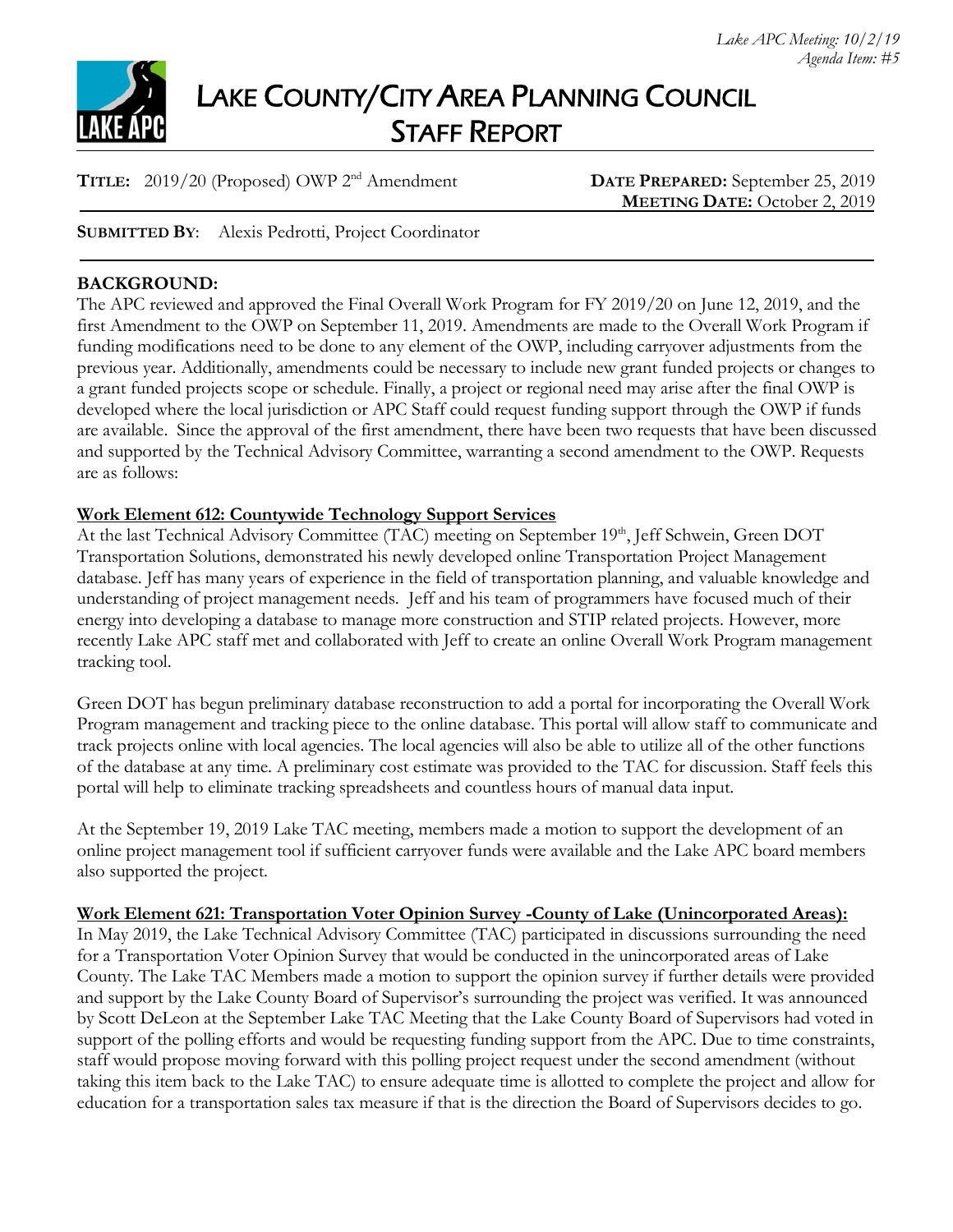I am requesting the Lake APC consider the recommended changes and take action to approve the 2019/20 OWP Second Amendment as proposed. A digital copy of the proposed 2<sup>nd</sup> amendment is provided for your review. Hard copies will be provided upon request.

## **ACTION REQUIRED**:

Approve 2019/20 Work Program Second Amendment as proposed.

### **ALTERNATIVES**:

Do not approve amended Work Program and provide alternative suggestions.

## **RECOMMENDATION**:

Recommend APC Board approve the Second Amendment to the Overall Work Program at their regularly scheduled board meeting on October 2, 2019.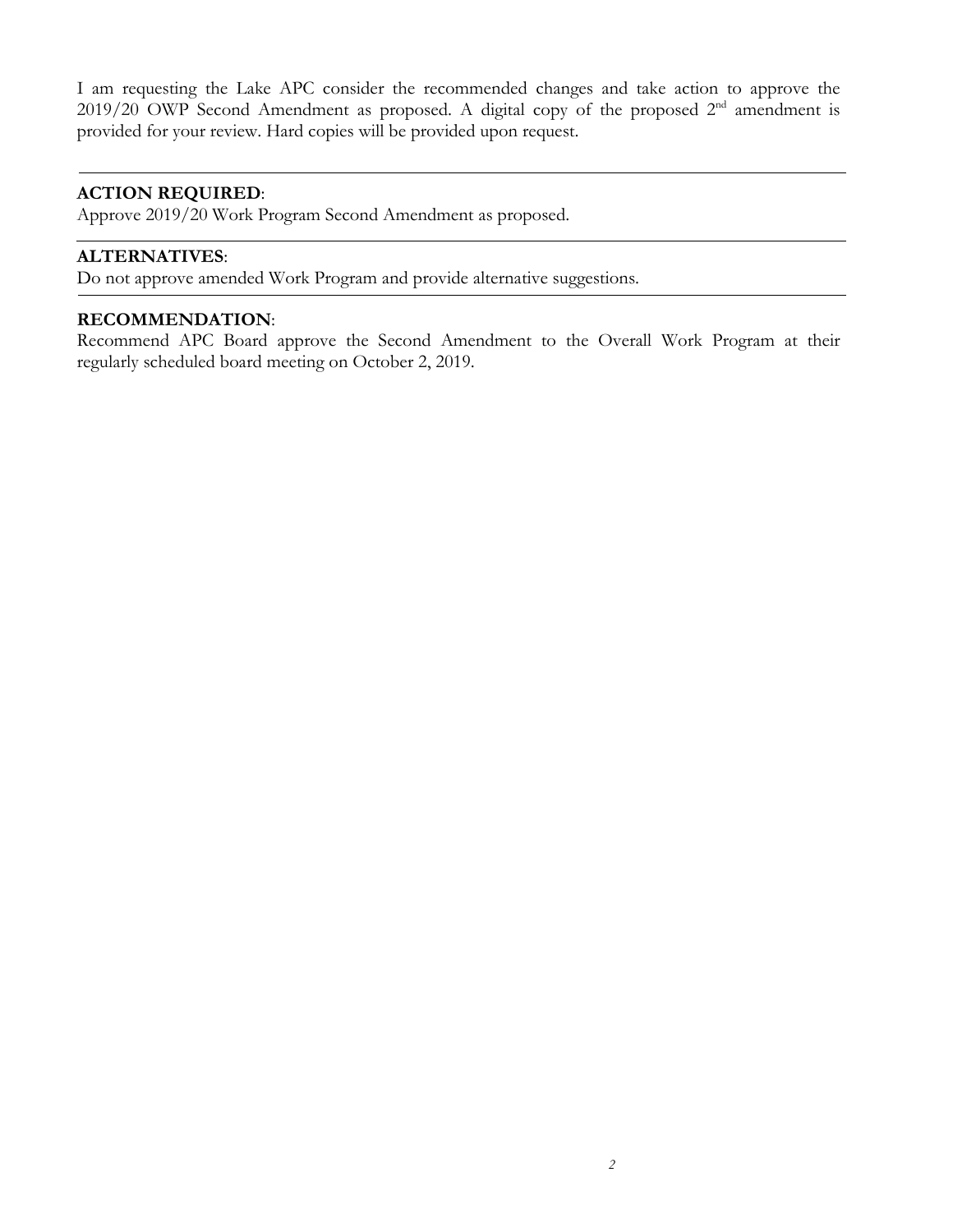# **LAKE COUNTY WORK PROGRAM SUMMARY OF FUNDING SOURCES**

# **BY WORK ELEMENT**

| WЕ  | <b>Work Element Project Description</b>                    |               | <b>RPA</b> | <b>LTF</b>   |                           | <b>PPM</b> |               | Other                    |              | Total     |
|-----|------------------------------------------------------------|---------------|------------|--------------|---------------------------|------------|---------------|--------------------------|--------------|-----------|
| 600 | Regional Planning & Intergovernmental Coordination         |               | 129,500    | \$           | \$                        |            | \$            |                          | \$           | 129,500   |
| 601 | TDA Activities & Coordination                              | \$            |            | \$<br>40,320 | $\mathfrak{F}$            | 2,616      | \$            |                          | \$           | 42,936    |
| 602 | Transit Planning & Performance Monitoring                  | \$            | 5,000      |              | $\mathbb{S}$              |            | ${\mathbb S}$ |                          | \$           | 5,000     |
| 603 | <b>Transit Passenger Survey (New)</b>                      | \$            | 30,000     | \$           | \$                        |            | \$            |                          | $\mathbb S$  | 30,000    |
| 604 | Lake County Project Reserve Funds                          | \$            |            | \$<br>18,000 | $\mathbb{S}$              | 190        | \$            |                          | \$           | 18,190    |
| 605 | Federal & State Grant Preparation, Monitoring & Assistance | \$            | 50,000     | \$           | \$                        |            | \$            | $\overline{\phantom{a}}$ | \$           | 50,000    |
| 606 | <b>Speed Zone Studies (New)</b>                            | \$            | 12,500     | \$           | $\frac{1}{2}$             |            | \$            |                          | \$           | 12,500    |
| 607 | Special Studies                                            | \$            | 30,500     | \$<br>10,000 | $\boldsymbol{\mathsf{S}}$ |            |               |                          | \$           | 40,500    |
| 608 | Planning, Programming, & Monitoring                        | \$            | 18,000     | \$           | ${\mathbb S}$             | 10,000     | \$            |                          | \$           | 28,000    |
| 609 | Eleventh Street Corridor Study (Carryover)                 | \$            |            | \$<br>12,996 | $\mathbb S$               |            | \$            | 100,270                  | \$           | 113,266   |
| 610 | Active Transportation                                      | \$            | 10,000     | \$           | \$                        |            | \$            |                          | \$           | 10,000    |
| 611 | Pavement Management Program Inventory Update (Carryover)   | \$            | 6,500      | \$           | \$                        |            | \$            |                          | \$           | 6,500     |
| 612 | <b>Technology Support Services</b>                         | \$            | 25,206     | \$<br>500    | \$                        |            | \$            |                          | \$           | 25,706    |
| 613 | Transportation Information Outreach                        | \$            | 2,000      | \$           | \$                        |            | \$            |                          | \$           | 2,000     |
| 614 | Countywide Sign Inventory Project (Carryover)              | \$            | 32,031     | \$           | \$                        |            | \$            |                          | \$           | 32,031    |
| 615 | Hwy 20 Northshore Traffic Calming Plan & EFS (Carryover)   | \$            |            | \$<br>12,101 | \$                        |            | \$            | 93,397                   | \$           | 105,498   |
| 616 | Training                                                   | \$            |            | \$<br>2,116  | $\frac{1}{2}$             |            | \$            |                          | \$           | 2,116     |
| 617 | State Route 53 Corridor Local Circulation Study (New)      | $\frac{1}{2}$ |            | \$<br>34,750 | $\mathfrak{F}$            |            | \$            | 139,000                  | \$           | 173,750   |
| 618 | LTA Bus Passenger Facilities Plan (Carryover)              | \$            |            | \$<br>3,705  | $\mathfrak{F}$            |            | \$            | 28,599                   | \$           | 32,304    |
| 619 | L.C. Pedestrian Facility Needs Inventory & EFS (Carryover) | \$            |            | \$<br>6,239  | $\mathbb{S}$              |            |               | 48,147                   | $\mathbb{S}$ | 54,386    |
| 620 | Vehicle Miles Traveled Regional Baseline Study (New)       | \$            |            | \$<br>14,567 | \$                        |            | \$            | 112,433                  | \$           | 127,000   |
| 621 | <b>Transportation Voter Opinion Survey (New)</b>           | \$            |            | \$           | $\$\,$                    | 45,612     | \$            |                          | \$           | 45,612    |
|     | <b>Total Funding Sources</b>                               |               | 351,237    | 155,294      |                           | 58,418     |               | 521,846                  |              | 1,041,183 |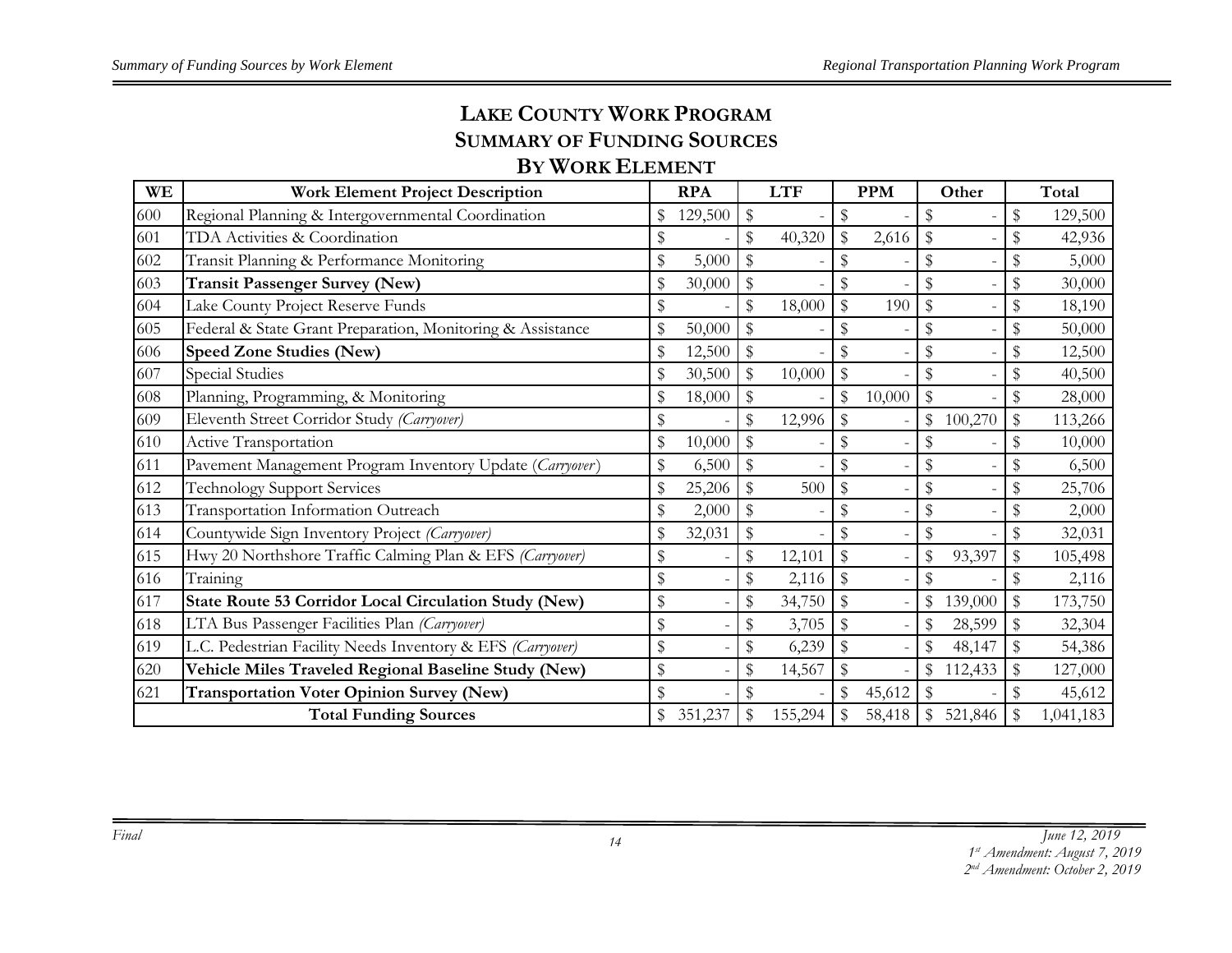# **LAKE COUNTY WORK PROGRAM SUMMARY OF FUNDING SOURCES BY CLAIMANT**

|           | <b>Local Transportation Fund (LTF)</b>                     |                    |                    |               |           |              |                                |             |                                |     |              |             |         |
|-----------|------------------------------------------------------------|--------------------|--------------------|---------------|-----------|--------------|--------------------------------|-------------|--------------------------------|-----|--------------|-------------|---------|
| <b>WE</b> | <b>WE Project Description</b>                              |                    | Lake<br><b>DPW</b> |               | Lakeport  | Clearlake    |                                |             | <b>APC</b> Staff<br>Consultant |     | Other        |             | Total   |
| 601       | TDA Activities & Coordination                              | \$                 |                    | S             |           | \$           | 2,000                          | \$          | 33,640                         | \$  | 4,680        | \$          | 40,320  |
| 604       | Lake County Project Reserve                                | \$                 |                    | \$            |           | S            |                                |             |                                | \$  | 18,000       | $\mathbb S$ | 18,000  |
| 607       | Special Studies                                            | \$                 |                    | $\mathcal{S}$ |           |              | 10,000                         | $\mathbb S$ |                                |     |              | \$          | 10,000  |
| 609       | Eleventh Street Corridor Study (Carryover)                 | $\mathbb S$        |                    |               |           |              |                                |             | 1,540                          |     | 11,456       | $\mathbb S$ | 12,996  |
| 612       | <b>Technology Support Services</b>                         | $\mathbb S$        |                    |               |           |              |                                |             |                                |     | 500          |             | 500     |
| 615       | Hwy 20 Northshore Traffic Calming Plan & EFS (Carryover)   | \$                 |                    | $\mathcal{S}$ |           | $\mathbb{S}$ |                                | \$          | 941                            |     | 11,160       |             | 12,101  |
| 616       | Training                                                   | $\mathbb S$        |                    | \$            |           | \$           |                                | \$          | 2,116                          |     |              |             | 2,116   |
| 617       | State Route 53 Corridor Local Circulation Study (New)      | \$                 |                    | \$            |           | \$           |                                | \$          | 2,800                          | \$  | 31,950       | \$          | 34,750  |
| 618       | LTA Bus Passenger Facilities Plan (Carryover)              | \$                 |                    | \$            |           | \$           |                                |             | 510                            | \$  | 3,195        | \$          | 3,705   |
| 619       | L.C. Pedestrian Facility Needs Inventory & EFS (Carryover) | $\,$               |                    | \$            |           | \$           |                                | \$          | 532                            |     | 5,707        |             | 6,239   |
| 620       | Vehicle Miles Traveled Regional Baseline Study (New)       | \$                 |                    | $\mathbb S$   |           | \$           |                                | \$          | 1,549                          | \$  | 13,018       |             | 14,567  |
|           | <b>Total LTF Funding by Claimant</b>                       | \$                 |                    | \$            |           | \$           | 12,000                         | \$          | 43,628                         | \$  | 99,666       | \$          | 155,294 |
|           | Planning, Programming & Monitoring (PPM)                   |                    |                    |               |           |              |                                |             |                                |     |              |             |         |
| WE        | <b>WE Project Description</b>                              | Lake<br><b>DPW</b> | Lakeport           |               | Clearlake |              | <b>APC</b> Staff<br>Consultant |             | Other                          |     | Total        |             |         |
| 601       | TDA Activities & Coordination                              |                    | \$                 |               | \$        |              |                                | 2,616       | \$                             |     | \$<br>2,616  |             |         |
| 604       | Lake County Project Reserve                                | \$                 |                    |               | \$        |              |                                |             | S                              | 190 | \$<br>190    |             |         |
| 608       | Planning, Programming & Monitoring                         | \$                 | $\mathcal{L}$      |               | \$        | 10,000       | \$                             |             |                                |     | 10,000       |             |         |
| 621       | <b>Transportation Voter Opinion Survey (New)</b>           | \$                 | $\mathcal{S}$      |               | \$        |              | \$                             | 5,612       | \$<br>40,000                   |     | 45,612       |             |         |
|           | <b>Total PPM Funds by Claimant</b>                         | \$                 | \$                 |               | \$        | 10,000       | $\mathbb{S}$                   | 8,228       | \$40,190                       |     | 58,418<br>\$ |             |         |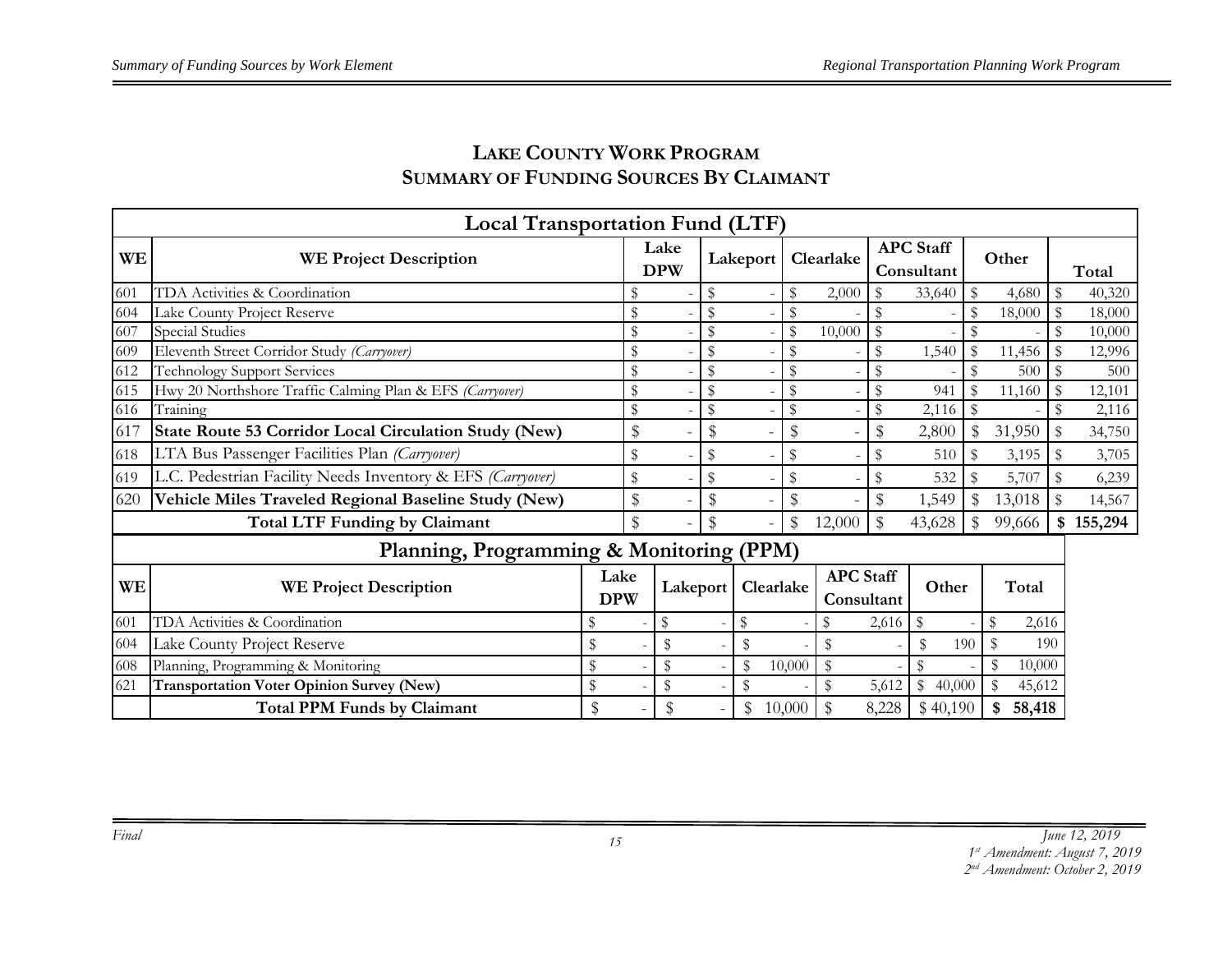|     | <b>Rural Planning Assistance (RPA)</b>          |                    |          |  |    |           |    |                                |    |        |  |         |  |
|-----|-------------------------------------------------|--------------------|----------|--|----|-----------|----|--------------------------------|----|--------|--|---------|--|
| WE  | <b>WE Project Description</b>                   | Lake<br><b>DPW</b> | Lakeport |  |    | Clearlake |    | <b>APC</b> Staff<br>Consultant |    | Other  |  | Total   |  |
| 600 | Regional Plng & Intergovernmental Coordination  | \$                 | \$       |  | \$ | 2,000     | \$ | 127,500                        | \$ |        |  | 129,500 |  |
| 602 | Transit Planning & Performance Monitoring       | \$                 |          |  | \$ |           |    | 5,000                          |    |        |  | 5,000   |  |
| 603 | <b>Transit Passenger Survey</b>                 | \$                 |          |  | \$ |           |    |                                | \$ | 30,000 |  | 30,000  |  |
| 604 | Lake County Project Reserve                     |                    |          |  | \$ |           |    |                                |    |        |  |         |  |
| 605 | Federal & State Grant Prep, Monitoring & Assit. | \$15,000           |          |  | \$ | 5,000     |    | 30,000                         |    |        |  | 50,000  |  |
| 606 | Speed Zone Studies - (New)                      |                    | S        |  |    |           | \$ | 12,500                         |    |        |  | 12,500  |  |
| 607 | Special Studies                                 |                    | \$       |  | \$ |           | \$ | 30,500                         |    |        |  | 30,500  |  |
| 608 | Planning, Programming & Monitoring              | \$                 | \$       |  | \$ |           | \$ | 18,000                         |    |        |  | 18,000  |  |
| 610 | Active Transportation                           | \$                 |          |  | \$ |           |    | 10,000                         |    |        |  | 10,000  |  |
| 611 | Pavement Management Program                     | \$                 |          |  | \$ |           |    |                                | \$ | 6,500  |  | 6,500   |  |
| 612 | Countywide Technology Support Services          | \$                 |          |  | \$ |           |    |                                |    | 25,206 |  | 25,206  |  |
| 613 | Transportation Information Outreach             | \$                 | \$       |  | \$ |           | \$ | 2,000                          |    |        |  | 2,000   |  |
| 614 | Countywide Sign Inventory Project (Carryover)   | \$                 | \$       |  | \$ |           |    | 2,877                          |    | 29,154 |  | 32,031  |  |
|     | <b>Total RPA Funding by Claimant</b>            | \$15,000           | \$       |  | \$ | 7,000     |    | 238,377                        |    | 90,860 |  | 351,237 |  |

|           | <b>Other Funding: (Awarded Grants)</b>                         |                    |                       |     |                                |           |           |  |  |  |  |  |  |  |
|-----------|----------------------------------------------------------------|--------------------|-----------------------|-----|--------------------------------|-----------|-----------|--|--|--|--|--|--|--|
| <b>WE</b> | <b>WE Project Description</b>                                  | Lake<br><b>DPW</b> | Clearlake<br>Lakeport |     | <b>APC</b> Staff<br>Consultant | Other     | Total     |  |  |  |  |  |  |  |
|           | 609 Eleventh Street Corridor Study (Carryover)                 |                    |                       |     | 11,851                         | 88,419    | \$100,270 |  |  |  |  |  |  |  |
|           | 615 Hwy 20 Northshore Traffic Calming Plan & EFS (Carryover)   |                    |                       |     | 7,266                          | 86,131    | \$93,397  |  |  |  |  |  |  |  |
| 617       | State Route 53 Corridor Local Circulation Study (New)          |                    |                       |     | 11,200                         | 127,800   | \$139,000 |  |  |  |  |  |  |  |
|           | 618 LTA Bus Passenger Facilities Plan (Carryvover)             |                    |                       |     | 3,943                          | 24,656    | \$28,599  |  |  |  |  |  |  |  |
|           | 619 L.C. Pedestrian Facility Needs Inventory & EFS (Carryover) |                    |                       |     | 4,105                          | 44,042    | \$48,147  |  |  |  |  |  |  |  |
| 620       | Vehicle Miles Traveled Regional Baseline Study (New)           |                    |                       |     | 11,951                         | 100,482   | \$112,433 |  |  |  |  |  |  |  |
|           | <b>Total Funds by Claimant</b>                                 | \$0                | \$0                   | \$0 | \$50,316                       | \$471,530 | \$521,846 |  |  |  |  |  |  |  |

**Total Funds Available: \$1,086,795**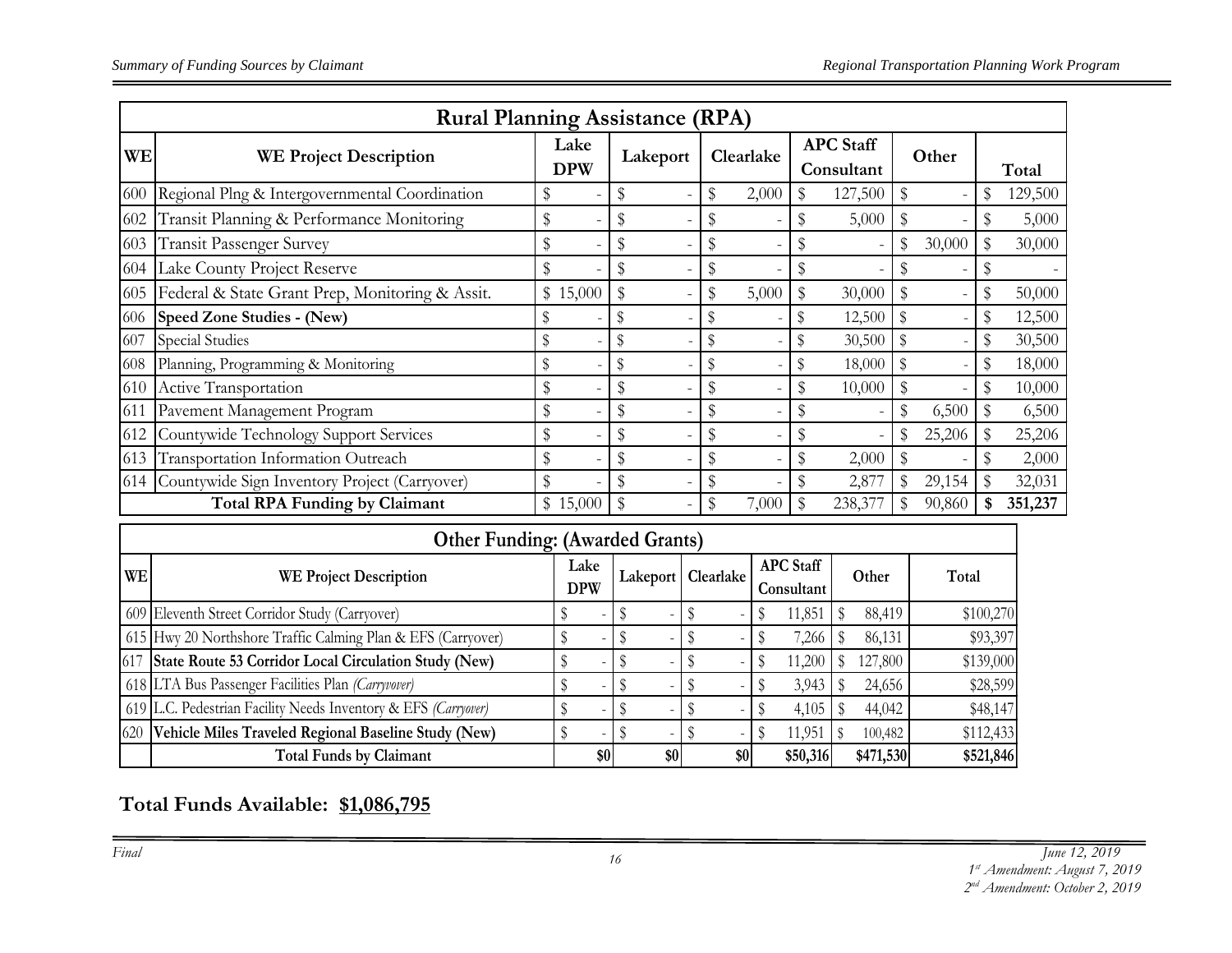# **LAKE COUNTY WORK PROGRAM SUMMARY OF EXPENDITURES BY WORK ELEMENT**

| <b>WE</b> | Title                                                        | Lake<br><b>DPW</b> | Lakeport      | Clearlake      | APC Staff<br>Consultant | Other         | <b>Total Costs</b>     |
|-----------|--------------------------------------------------------------|--------------------|---------------|----------------|-------------------------|---------------|------------------------|
| 600       | Regional Planning & Intergovernmental Coordination           | \$                 | \$            | 2,000          | \$127,500               | \$            | \$<br>129,500          |
| 601       | TDA Activities & Coordination                                | \$                 | \$            | 2,000          | \$36,256                | \$<br>4,680   | \$<br>42,936           |
| 602       | Transit Planning & Performance Monitoring                    | \$                 | \$            | \$             | 5,000                   | \$            | \$<br>5,000            |
| 603       | <b>Transit Passenger Survey (New)</b>                        | \$                 | \$            | \$             | \$                      | 30,000        | $\mathbb S$<br>30,000  |
| 604       | Lake County Project Reserve Funds                            | $\mathbb S$        | $\frac{1}{2}$ | \$             | \$                      | \$18,190      | $\mathbb{S}$<br>18,190 |
| 605       | Federal & State Grant Preparation, Monitoring & Assistance   | \$15,000           | \$            | 5,000          | \$<br>30,000            | \$            | \$<br>50,000           |
| 606       | <b>Speed Zone Studies - (New)</b>                            | \$                 | \$            | \$             | 12,500                  | ${\mathbb S}$ | \$<br>12,500           |
| 607       | <b>Special Studies</b>                                       | \$                 | \$            | \$10,000       | \$ 30,500               | \$            | \$<br>40,500           |
| 608       | Planning, Programming, & Monitoring                          | \$                 | \$            | \$10,000       | \$18,000                | ${\mathbb S}$ | \$<br>28,000           |
| 609       | Eleventh Street Corridor Study (Carryover)                   | \$                 | \$            | \$             | \$13,391                | \$99,875      | \$<br>113,266          |
| 610       | Active Transportation                                        | \$                 | \$            | \$             | \$<br>10,000            | \$            | \$<br>10,000           |
| 611       | Pavement Management Program                                  | \$                 | \$            | \$             | \$                      | 6,500         | \$<br>6,500            |
| 612       | <b>Technology Support Services</b>                           | \$                 | \$            | \$             | \$                      | 25,706<br>\$  | \$<br>25,706           |
|           | 613 Transportation Information Outreach                      | \$                 | \$            | \$             | 2,000                   | \$            | \$<br>2,000            |
|           | 614 Countywide Sign Inventory Project (Carryover)            | \$                 | \$            | \$             | 2,877                   | \$29,154      | $\$\$<br>32,031        |
|           | 615 Hwy 20 Northshore Traffic Calming Plan & EFS (Carryover) | \$                 | \$            | \$             | \$<br>8,207             | \$97,291      | \$<br>105,498          |
| 616       | Training                                                     | \$                 | \$            | \$             | 2,116                   | $\mathbb S$   | \$<br>2,116            |
| 617       | State Route 53 Corridor Local Circulation Study (New)        | $\$\,$             | $\$\,$        | \$             | \$<br>14,000            | \$159,750     | \$<br>173,750          |
|           | 618 LTA Bus Passenger Facilities Plan (Carryover)            | \$                 | \$            | \$             | 4,453                   | \$27,851      | \$<br>32,304           |
| 619       | L.C. Pedestrian Facility Needs Inventory & EFS (Carryover)   | \$                 | \$            | $\mathfrak{P}$ | 4,637                   | \$49,749      | \$<br>54,386           |
| 620       | Vehicle Miles Traveled Regional Baseline Study (New)         | $\,$               | \$            | \$             | 13,500                  | \$113,500     | \$<br>127,000          |
| 621       | <b>Transportation Voter Opinion Survey (New)</b>             | \$                 | $\frac{1}{2}$ | $\mathbb S$    | \$<br>5,612             | \$40,000      | \$<br>45,612           |
| Totals    |                                                              | \$15,000           | \$            | \$29,000       | \$340,549               | \$702,246     | \$1,086,795            |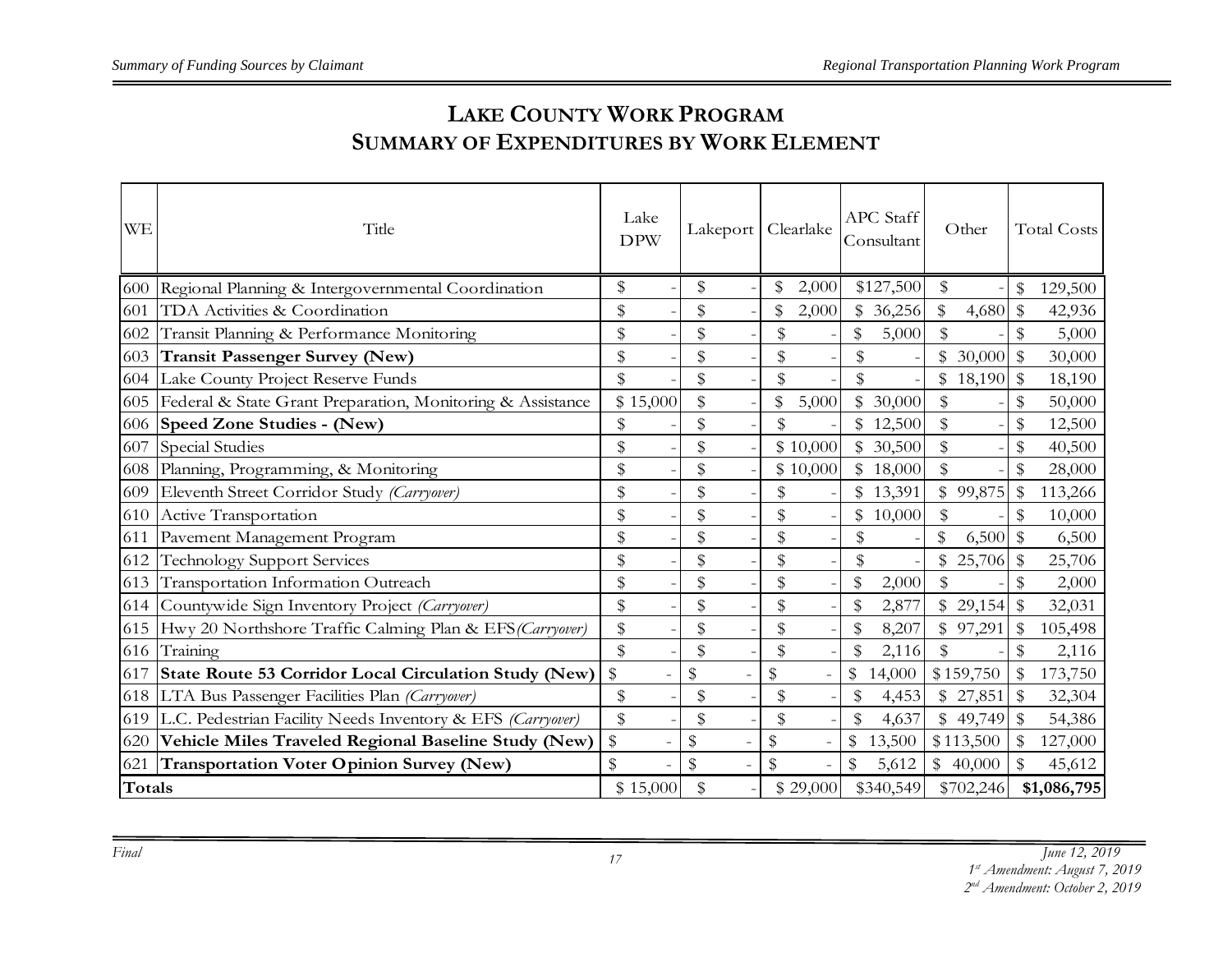## **WORK ELEMENT 612 – COUNTYWIDE TECHNOLOGY SUPPORT SERVICES**

**PURPOSE:** To provide support services to agencies within Lake County involved with the roadway transportation system, aviation, bike/pedestrian, and transit planning in agreement with the Lake County RTP goals and objectives. Supported agencies may include: Area Planning Council (APC); Lake Transit Authority (LTA); cities of Lakeport and Clearlake, County of Lake, Caltrans (including Division of Aeronautics).

**PREVIOUS WORK:** Development of countywide roads database, accident database, culvert, sign and bridge inventories, speed zone/accident databases, bus stop & shelters database.

**TASKS:** Technology support services may include the following:

- 1. GIS Collection, input and manipulation of geographic information. (City of Clearlake, City of Lakeport, and Consultant: Ongoing)
- 2. GIS Facilitation and coordination of interagency and interdepartmental sharing of data. (APC Staff: Ongoing)
- 3. Assist in the development of GIS applications. (APC Staff, City of Clearlake, and City of Lakeport: Ongoing)
- 4. Provide multimedia support for public presentations. (APC Staff: Ongoing)
- 5. Conduct spatial analyses. (APC Staff: As needed)
- 6. Provide training and attend GIS related meetings. (APC Staff, Local Agencies, Consultant/Others: As needed)
- 7. Purchase software upgrades, hardware and annual maintenance licenses to ensure compatibility of products with other agencies and consultants. (City of Clearlake, City of Lakeport, APC Staff)
- 8. Development, deployment and maintenance of a transportation planning web-based system to be used for tracking, managing and reporting the annual Overall Work Program, as well as managing other state and federal programs, such as the State Transportation Improvement Program, Regional Improvement Transportation Program, Road Repair and Accountability Act and various grant programs. The goal is to create a system that will coordinate with reporting requirements and reduce duplicity in reporting and documentation. (Consultant: October – December 2019)

**PRODUCTS:** Regional Transportation Plan/GIS Integration; Wine-Country Inter-Regional Partnership; Speed Zone Studies/Accident Analysis; Call Box Locations Database; Regional Bikeway Plan/GIS Integration, roadways database; Pathway/Multi-Use trails database; sign inventory databases; Pavement Management Program/GIS Integration, etc.

| Responsible Agency | Approx.<br>Person Days | Budget   | Fiscal Year | Funding Source |
|--------------------|------------------------|----------|-------------|----------------|
| Consultant         |                        | \$25,206 | 18/19       | <b>RPA</b>     |
|                    |                        |          |             |                |
| Direct Costs       | N/A                    | \$500    | 19/20       | LTF            |
| <b>TOTAL:</b>      |                        | \$25,706 |             |                |
|                    |                        |          |             |                |

### **FUNDING SOURCES AND AGENCY PARTICIPATION:**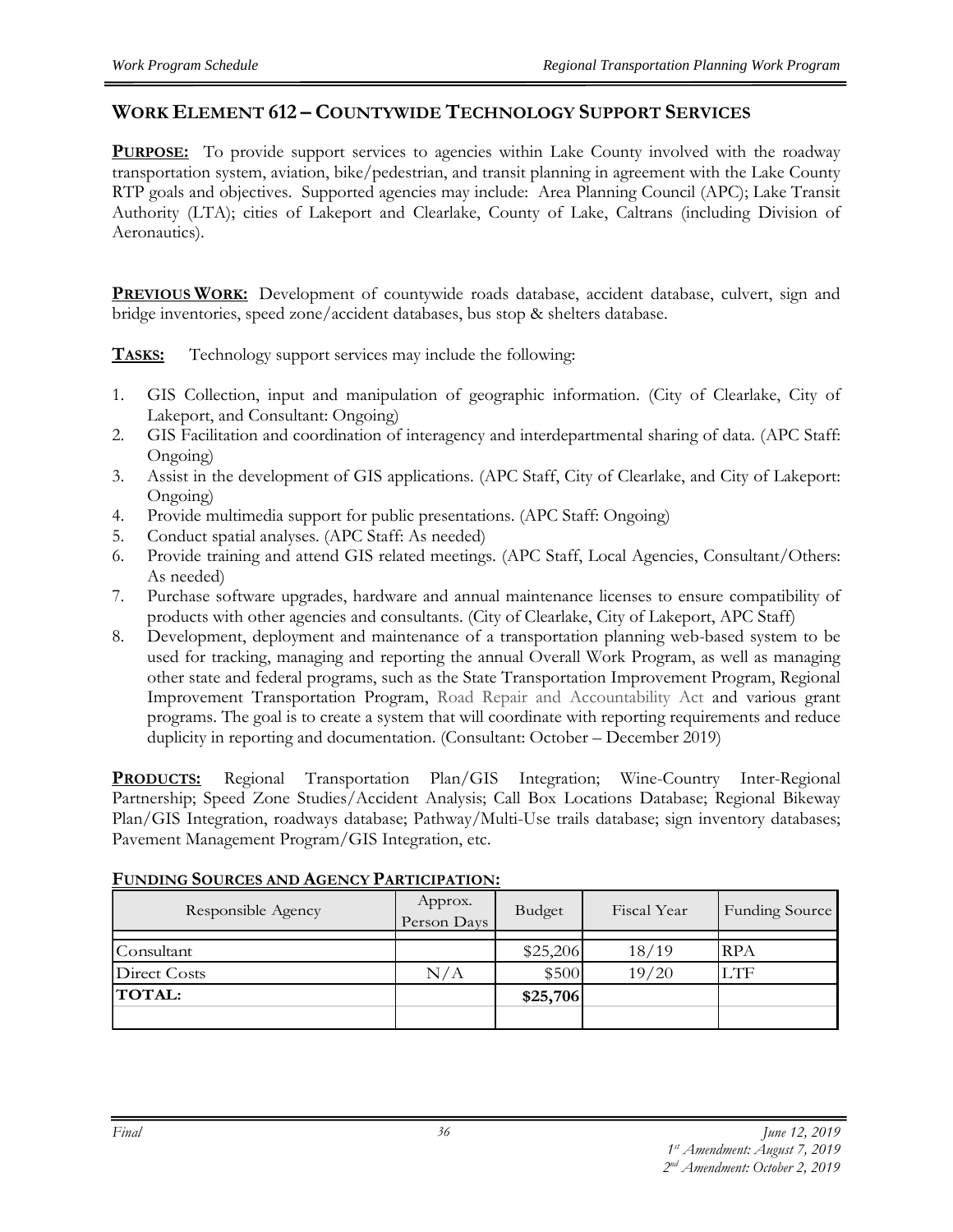# **WORK ELEMENT 621 – TRANSPORTATION VOTER OPINION SURVEY – COUNTY OF LAKE - UNINCORPORATED AREAS (NEW)**

**PURPOSE:** To provide research, conduct voter opinion assessments, which may include polling or other methods to determine voter opinion regarding transportation maintenance and improvement needs and funding preferences of a transportation sales tax (for street and road preservation) initiative for the Unincorporated Areas of Lake County.

**PREVIOUS WORK:** Lake APC's Overall Work Program has funded triennial updates for local agencies' Pavement Management Program since FY 2004/05. The results of the PMP have demonstrated the need for additional funding for road maintenance.

Lake APC's FY 2001/2002 Overall Work Program included a "Voter Opinion Survey" project to conduct a voter opinion survey on transportation needs and funding. Polling results were subsequently used to support successful transportation sales tax measures in Lake County.

## **TASKS:**

- 1. Develop and Distribute Request for Proposals. (APC Staff: November December 2019)
- 2. Form Consultant Selection Committee to evaluate proposals. Meet with the committee and select consultant based on evaluation criteria contained in the RFP. (APC Staff: December 2019)
- 3. Based on the Selection Committee's recommendation, work with the consultant to prepare and execute a contract. (APC Staff: December 2019)
- 4. Conduct a kick-off meeting with the consultant. (APC Staff and Consultant: December 2019)
- 5. Development of the questionnaire to be distributed via multiple outreach methods to be used in transportation polling. (APC Staff and Consultant: January 2020)
- 6. Perform a full pre-test of the questionnaire and consultation of the pre-test. (APC Staff and Consultant: January 2020)
- 7. Conduct polling and tabulate data. (Consultant: January March 2020)
- 8. Analyze data in consultation with regional and local agency. (Consultant and APC Staff: March 2020)
- 9. Prepare a report with recommendations based on data analysis. Present results and recommendations to the Lake County Board of Supervisors. (Consultant and APC Staff: April 2020)
- 10. Work with the County of Lake to complete Expenditure Plans based on polling results. (Consultant and APC Staff: April 2020)
- 11. Provide supporting materials and background information for potential ballot measure, as needed, make educational presentations as needed. (Consultant and APC Staff: April 2020)
- 12. Make educational presentations to service and community groups as needed. (Lake APC: May 2020)
- 13. Project Management. (APC Staff: Ongoing)

# **PRODUCTS:**

Products may include: Consultant Selection Committee meeting notes; kick-off meeting agenda and meeting notes; polling questionnaires, voter opinion assessment data and analysis, report with recommendations, presentation to Lake County Board of Supervisors, Expenditure Plans, supporting material, revenue projections, background information, educational presentations, invoice processing and quarterly reports.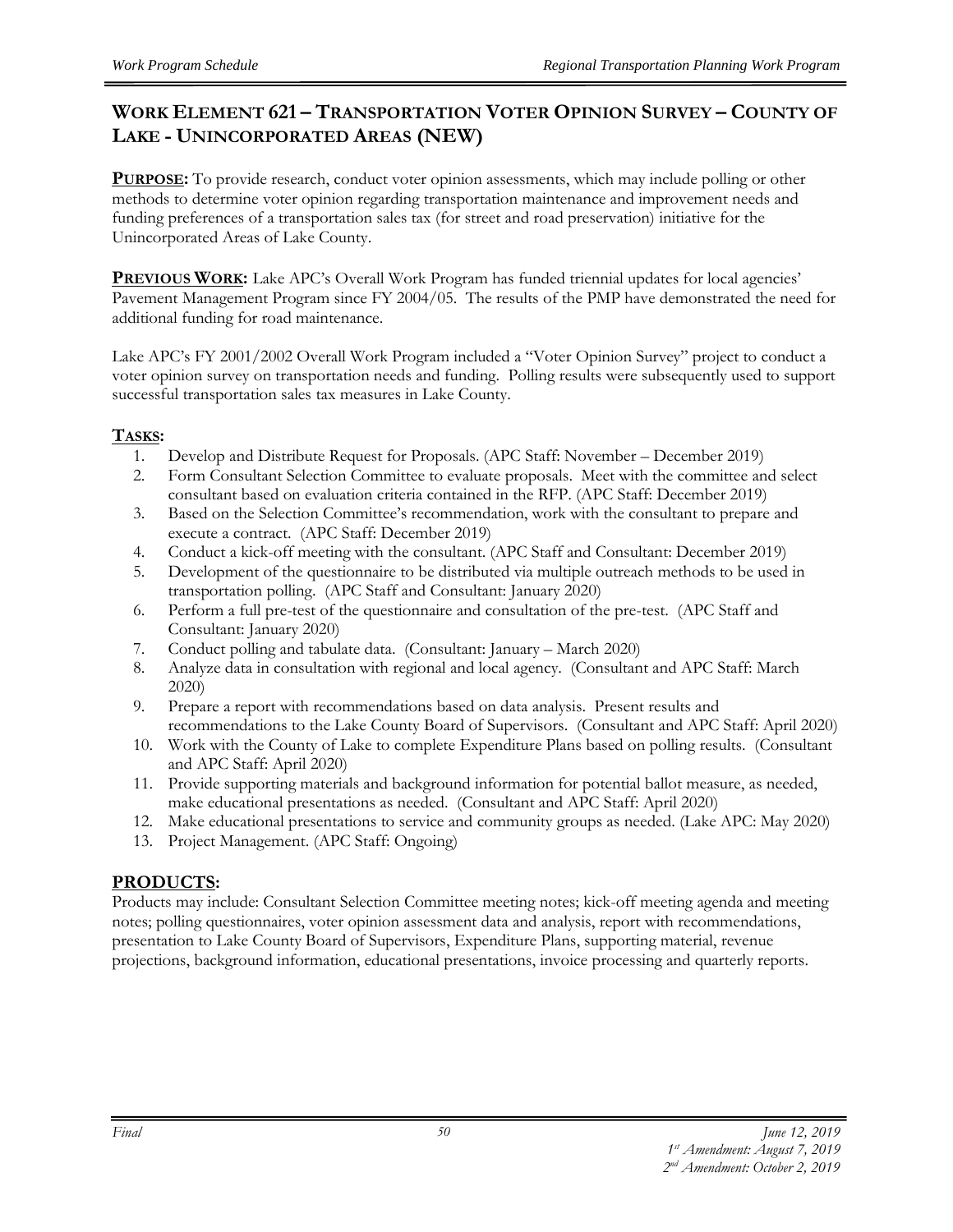## **FUNDING SOURCES AND AGENCY PARTICIPATION:**

| Responsible Agency | Approx.<br>Person Days | Budget     | Fiscal Year | <b>Funding Source</b> |
|--------------------|------------------------|------------|-------------|-----------------------|
| APC Staff          |                        | \$5,612.00 | 18/19       | <b>PPM</b>            |
| Consultant         | 27                     | \$27,384   | 19/20       | <b>PPM</b>            |
|                    | 13                     | \$12,616   | 18/19       | <b>PPM</b>            |
| <b>TOTAL:</b>      | 47                     | \$45,612   |             |                       |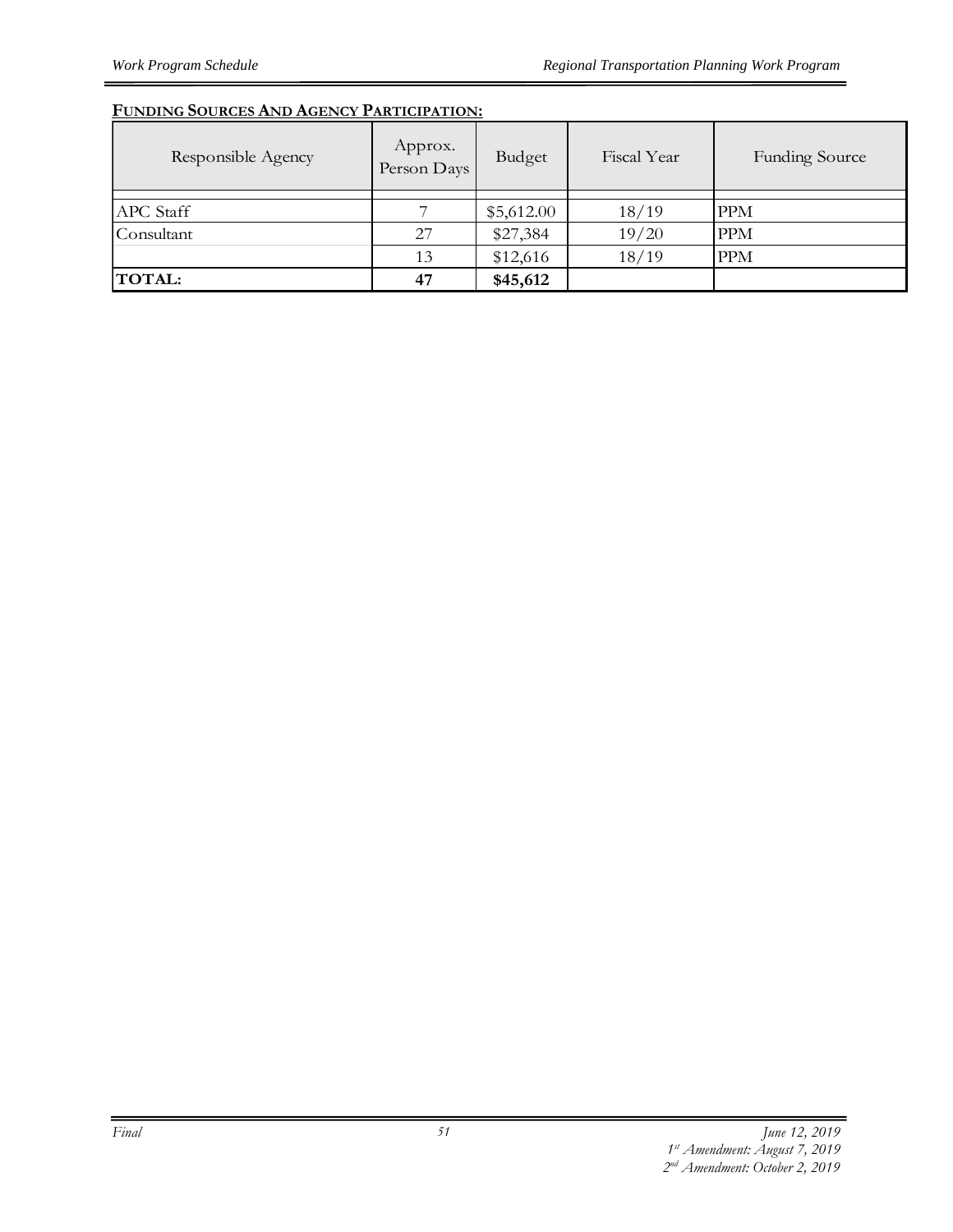

# LAKE COUNTY/CITY AREA PLANNING COUNCIL STAFF REPORT

**TITLE:** Lake APC's 2019/20 2nd Budget Amendment **DATE PREPARED:** September 25, 2019

**MEETING DATE**: October 2, 2019

**SUBMITTED BY**: Alexis Pedrotti, Project Coordinator

## **BACKGROUND**:

The first amendment to the FY 2019/20 Lake APC Budget was submitted and approved at the August 8, 2019 Board Meeting. It is common to see an amendment or two to the Lake APC Budget in the first few months of the new fiscal year. At the close of the fiscal year many accounts have unprocessed claims and adjustments that must be incorporated into the new fiscal year. The amendment allows for carryover funds to be captured and adjustments be made to preliminary estimates provided in the final.

The first amendment (column dated 8/7/19) approved in August identified funding adjustments made only to the Overall Work Program (OWP). The proposed second amendment (column dated 10/2/19) includes further carryover adjustments from the previous fiscal year. Adjustments are made to each line item of the adopted 2019/20 Lake APC Budget. It is necessary for the budget to be amended to stay consistent with planning funds identified in the OWP, as well as all other funding sources that are administered in the Lake APC's Budget.

If there are questions, I'd be happy to answer them.

## **ACTION REQUIRED**:

Approval of  $2<sup>nd</sup>$  amendment to the Lake APC Budget incorporating carryover balances and remaining unallocated funds from 2019/20.

### **ALTERNATIVES**:

None identified.

### **RECOMMENDATION**:

Approval of 2<sup>nd</sup> amendment to the Lake APC Budget incorporating carryover balances and remaining unallocated funds from 2019/20.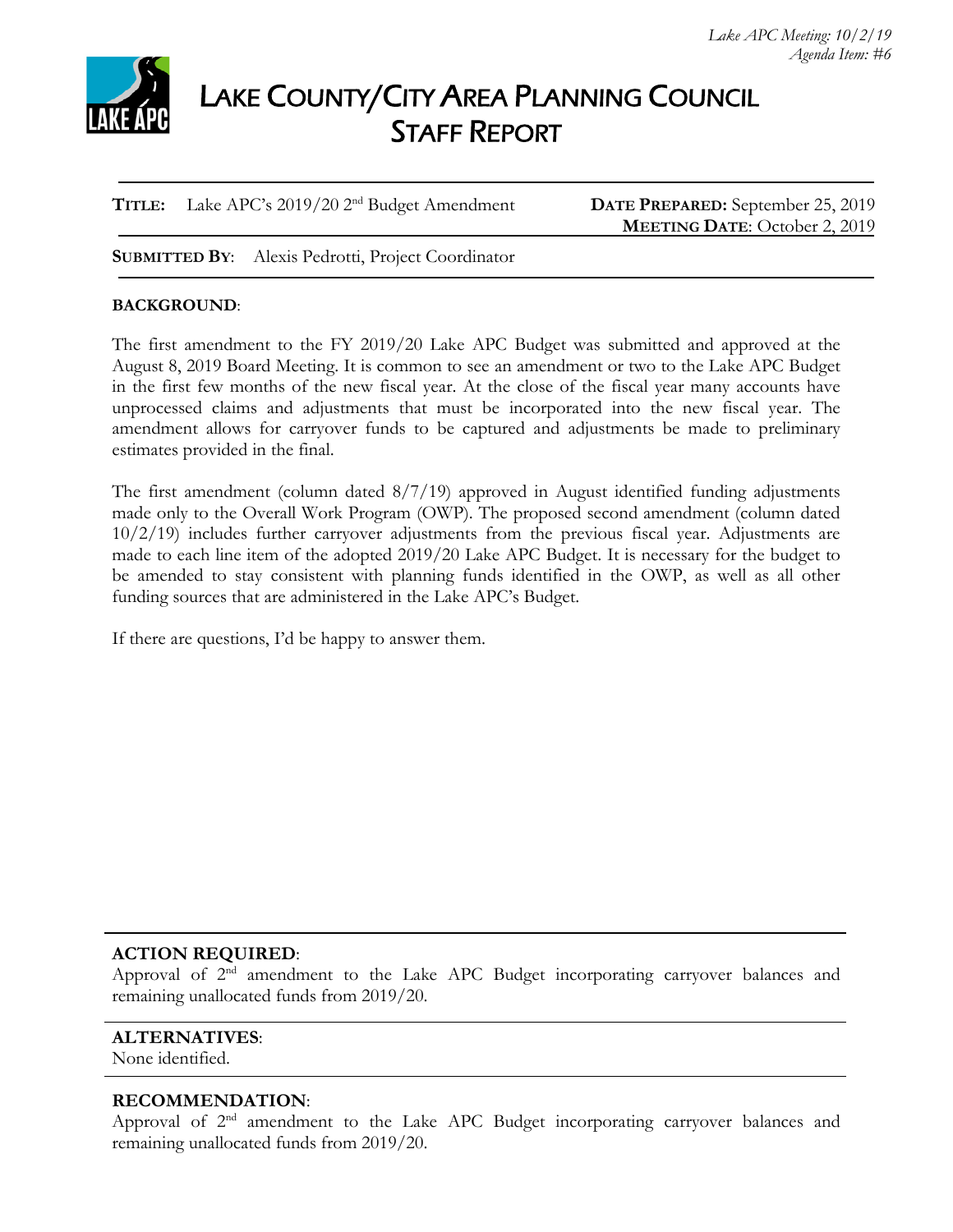

#### **LAKE COUNTY/CITY AREA PLANNING COUNCIL FY 2019/20 2ND AMENDED - BUDGET SUMMARY**

| Budget<br>Actual<br>'ear-to-Date<br>Amended<br>Amended<br>8/7/19<br>10/2/19<br>Actual<br>2nd Otr<br>3rd Otr<br>4th Qtr<br>Adopted:<br>1st Qtr<br>Total<br>LOCAL:<br><b>Local Transportation Funds (LTF)</b><br>Local Transportation Funds (LTF) Estimated-2019/20<br>\$<br>1,561,560<br>s<br>\$<br>1,561,560<br>\$0.00 Estimated 2019/20 Revenues based on a 5.763% increase<br>S.<br>- \$<br>\$<br>l s<br>LTF Prior-Year Unallocated LTF Revenue<br>\$<br>\$<br>\$<br>37,393<br>18.584<br>Ŝ<br>55.977<br>\$<br>$\mathbf{\hat{s}}$<br>LTF Carry-Over from 2018/19 Work Program<br>-S<br>2018/19 actual carryover amount<br>LTF Carry-Over from 2018/19 LTA Allocation<br>\$.<br><b>S</b><br>l s<br>\$<br>S.<br>No carryover amount available for 2018/19.<br>154,626<br>LTF Carry-over -2% Bike & Ped - 2018/19 Allocation<br>s<br>\$<br>l s<br>\$<br>154,626<br>Lakeport Balance = \$15,000 + County Balance = \$51,181 + Available Balance = \$88,444.55<br>31.854<br>\$<br>Ŝ<br>$\mathbb{S}$<br>31,854<br>LTF Carry-over - Administration - 2018/19 Allocation<br>١s<br>\$<br>134,490<br>LTF Carry-over -5% CTSA- 2018/19 Allocation<br>\$.<br>s<br>l s<br>- IS<br>134,490<br>These funds will be allocated to Lake Links as the re-designated CTSA.<br>s.<br>668.854<br>668.854<br>\$.<br>ŗ.<br>- \$<br>LTF Carry-Over - Exec Directors Reserve 2018/19<br>Reserve Account Balance = \$368,854. \$300,000 loan to be re-paid from LTA.<br>S<br>12,250<br>12,250<br>LTF Carry-Over - OWP Planning Reserve Account<br>\$.<br>-S<br>- \$<br>s<br>1,598,953<br>s<br>18,584<br>\$1,002,074<br>- IS<br>2,619,611<br><b>Total Local Transportation Funds:</b><br>-S |  |
|------------------------------------------------------------------------------------------------------------------------------------------------------------------------------------------------------------------------------------------------------------------------------------------------------------------------------------------------------------------------------------------------------------------------------------------------------------------------------------------------------------------------------------------------------------------------------------------------------------------------------------------------------------------------------------------------------------------------------------------------------------------------------------------------------------------------------------------------------------------------------------------------------------------------------------------------------------------------------------------------------------------------------------------------------------------------------------------------------------------------------------------------------------------------------------------------------------------------------------------------------------------------------------------------------------------------------------------------------------------------------------------------------------------------------------------------------------------------------------------------------------------------------------------------------------------------------------------------------------------------------------------------------------------|--|
|                                                                                                                                                                                                                                                                                                                                                                                                                                                                                                                                                                                                                                                                                                                                                                                                                                                                                                                                                                                                                                                                                                                                                                                                                                                                                                                                                                                                                                                                                                                                                                                                                                                                  |  |
|                                                                                                                                                                                                                                                                                                                                                                                                                                                                                                                                                                                                                                                                                                                                                                                                                                                                                                                                                                                                                                                                                                                                                                                                                                                                                                                                                                                                                                                                                                                                                                                                                                                                  |  |
|                                                                                                                                                                                                                                                                                                                                                                                                                                                                                                                                                                                                                                                                                                                                                                                                                                                                                                                                                                                                                                                                                                                                                                                                                                                                                                                                                                                                                                                                                                                                                                                                                                                                  |  |
|                                                                                                                                                                                                                                                                                                                                                                                                                                                                                                                                                                                                                                                                                                                                                                                                                                                                                                                                                                                                                                                                                                                                                                                                                                                                                                                                                                                                                                                                                                                                                                                                                                                                  |  |
|                                                                                                                                                                                                                                                                                                                                                                                                                                                                                                                                                                                                                                                                                                                                                                                                                                                                                                                                                                                                                                                                                                                                                                                                                                                                                                                                                                                                                                                                                                                                                                                                                                                                  |  |
|                                                                                                                                                                                                                                                                                                                                                                                                                                                                                                                                                                                                                                                                                                                                                                                                                                                                                                                                                                                                                                                                                                                                                                                                                                                                                                                                                                                                                                                                                                                                                                                                                                                                  |  |
|                                                                                                                                                                                                                                                                                                                                                                                                                                                                                                                                                                                                                                                                                                                                                                                                                                                                                                                                                                                                                                                                                                                                                                                                                                                                                                                                                                                                                                                                                                                                                                                                                                                                  |  |
|                                                                                                                                                                                                                                                                                                                                                                                                                                                                                                                                                                                                                                                                                                                                                                                                                                                                                                                                                                                                                                                                                                                                                                                                                                                                                                                                                                                                                                                                                                                                                                                                                                                                  |  |
|                                                                                                                                                                                                                                                                                                                                                                                                                                                                                                                                                                                                                                                                                                                                                                                                                                                                                                                                                                                                                                                                                                                                                                                                                                                                                                                                                                                                                                                                                                                                                                                                                                                                  |  |
|                                                                                                                                                                                                                                                                                                                                                                                                                                                                                                                                                                                                                                                                                                                                                                                                                                                                                                                                                                                                                                                                                                                                                                                                                                                                                                                                                                                                                                                                                                                                                                                                                                                                  |  |
|                                                                                                                                                                                                                                                                                                                                                                                                                                                                                                                                                                                                                                                                                                                                                                                                                                                                                                                                                                                                                                                                                                                                                                                                                                                                                                                                                                                                                                                                                                                                                                                                                                                                  |  |
|                                                                                                                                                                                                                                                                                                                                                                                                                                                                                                                                                                                                                                                                                                                                                                                                                                                                                                                                                                                                                                                                                                                                                                                                                                                                                                                                                                                                                                                                                                                                                                                                                                                                  |  |
|                                                                                                                                                                                                                                                                                                                                                                                                                                                                                                                                                                                                                                                                                                                                                                                                                                                                                                                                                                                                                                                                                                                                                                                                                                                                                                                                                                                                                                                                                                                                                                                                                                                                  |  |
|                                                                                                                                                                                                                                                                                                                                                                                                                                                                                                                                                                                                                                                                                                                                                                                                                                                                                                                                                                                                                                                                                                                                                                                                                                                                                                                                                                                                                                                                                                                                                                                                                                                                  |  |
| <b>Total Local Revenues:</b><br>1,598,953<br>18,584<br>2,619,611<br>s.<br>\$1,002,074<br>s.                                                                                                                                                                                                                                                                                                                                                                                                                                                                                                                                                                                                                                                                                                                                                                                                                                                                                                                                                                                                                                                                                                                                                                                                                                                                                                                                                                                                                                                                                                                                                                      |  |
| STATE:                                                                                                                                                                                                                                                                                                                                                                                                                                                                                                                                                                                                                                                                                                                                                                                                                                                                                                                                                                                                                                                                                                                                                                                                                                                                                                                                                                                                                                                                                                                                                                                                                                                           |  |
| Planning Programming & Monitoring (PPM) Funds                                                                                                                                                                                                                                                                                                                                                                                                                                                                                                                                                                                                                                                                                                                                                                                                                                                                                                                                                                                                                                                                                                                                                                                                                                                                                                                                                                                                                                                                                                                                                                                                                    |  |
| Planning Programming & Monitoring (PPM) Funds-2019/20<br>S<br>40,000<br>40,000<br><b>S</b><br>Ŝ<br>l s<br>£.                                                                                                                                                                                                                                                                                                                                                                                                                                                                                                                                                                                                                                                                                                                                                                                                                                                                                                                                                                                                                                                                                                                                                                                                                                                                                                                                                                                                                                                                                                                                                     |  |
| Ŝ<br>\$<br>\$<br>l s<br>18,418<br>PPM Carry-Over Funds from 2018/19 Work Program<br>18,418<br>\$<br>2018/19 actual carryover amount                                                                                                                                                                                                                                                                                                                                                                                                                                                                                                                                                                                                                                                                                                                                                                                                                                                                                                                                                                                                                                                                                                                                                                                                                                                                                                                                                                                                                                                                                                                              |  |
| 40,000<br>\$<br>l s<br><b>Total PPM Funds:</b><br>\$.<br>18,418<br>s.<br>58,418<br>-S                                                                                                                                                                                                                                                                                                                                                                                                                                                                                                                                                                                                                                                                                                                                                                                                                                                                                                                                                                                                                                                                                                                                                                                                                                                                                                                                                                                                                                                                                                                                                                            |  |
| Rural Planning Assistance Funds (RPA)                                                                                                                                                                                                                                                                                                                                                                                                                                                                                                                                                                                                                                                                                                                                                                                                                                                                                                                                                                                                                                                                                                                                                                                                                                                                                                                                                                                                                                                                                                                                                                                                                            |  |
| Rural Planning Assistance (RPA) Funds programmed in 2019/20<br>\$<br>S<br>$\sqrt{ }$<br>294,000<br>\$<br>294,000<br>S.<br>2018/19 Allocation                                                                                                                                                                                                                                                                                                                                                                                                                                                                                                                                                                                                                                                                                                                                                                                                                                                                                                                                                                                                                                                                                                                                                                                                                                                                                                                                                                                                                                                                                                                     |  |
| \$<br>l s<br>57,237<br>RPA Carryover Funds from 2018/19 OWP<br>\$<br>57,237<br>\$<br>2018/19 actual carryover amount<br>$$\mathbb{S}$$<br>Total RPA Funds:<br>l s<br>$\sqrt{s}$                                                                                                                                                                                                                                                                                                                                                                                                                                                                                                                                                                                                                                                                                                                                                                                                                                                                                                                                                                                                                                                                                                                                                                                                                                                                                                                                                                                                                                                                                  |  |
| 294,000<br>\$<br>57,237<br>\$<br>351,237                                                                                                                                                                                                                                                                                                                                                                                                                                                                                                                                                                                                                                                                                                                                                                                                                                                                                                                                                                                                                                                                                                                                                                                                                                                                                                                                                                                                                                                                                                                                                                                                                         |  |
| <b>State Transit Assistance (STA) Funds</b>                                                                                                                                                                                                                                                                                                                                                                                                                                                                                                                                                                                                                                                                                                                                                                                                                                                                                                                                                                                                                                                                                                                                                                                                                                                                                                                                                                                                                                                                                                                                                                                                                      |  |
| \$<br>670,644<br>\$<br>l s<br>$-$ \$<br>\$<br>670,644<br>STA Allocation to Lake Transit Authority<br>$\sim$<br>2019/20 STA Alloc. - Allocation based on preliminary estimate. 1/2019                                                                                                                                                                                                                                                                                                                                                                                                                                                                                                                                                                                                                                                                                                                                                                                                                                                                                                                                                                                                                                                                                                                                                                                                                                                                                                                                                                                                                                                                             |  |
| $ \sqrt{s}$<br>$40 \mid$ \$<br>s<br>$-1$ \$<br>STA Carry-Over to Lake Transit Authority 2018/19<br>s<br>40<br>2018/19 carryover amount.                                                                                                                                                                                                                                                                                                                                                                                                                                                                                                                                                                                                                                                                                                                                                                                                                                                                                                                                                                                                                                                                                                                                                                                                                                                                                                                                                                                                                                                                                                                          |  |
| $-1$ \$<br>$\mathbb S$<br>$40$ $\sqrt{5}$<br>670,644 \$<br>S.<br>Total STA Funds:<br>670,684<br>$\blacksquare$                                                                                                                                                                                                                                                                                                                                                                                                                                                                                                                                                                                                                                                                                                                                                                                                                                                                                                                                                                                                                                                                                                                                                                                                                                                                                                                                                                                                                                                                                                                                                   |  |
| State of Good Repair (SGR) Program Funds                                                                                                                                                                                                                                                                                                                                                                                                                                                                                                                                                                                                                                                                                                                                                                                                                                                                                                                                                                                                                                                                                                                                                                                                                                                                                                                                                                                                                                                                                                                                                                                                                         |  |
| 93,430<br>$-1$ \$<br>State of Good Repair Program Allocation 2019/20<br>l s<br>$-1$ \$<br>93,430<br>l s<br>2019/20 SGR Alloc. - Allocation based on estimate - Jan 2019.                                                                                                                                                                                                                                                                                                                                                                                                                                                                                                                                                                                                                                                                                                                                                                                                                                                                                                                                                                                                                                                                                                                                                                                                                                                                                                                                                                                                                                                                                         |  |
| $-$ \$<br>s<br>$105,340$ \$<br>$-1$ \$<br>State of Good Repair Program Carryover<br>\$.<br>2018/19 actual carryover amount                                                                                                                                                                                                                                                                                                                                                                                                                                                                                                                                                                                                                                                                                                                                                                                                                                                                                                                                                                                                                                                                                                                                                                                                                                                                                                                                                                                                                                                                                                                                       |  |
| $93,430$ \$<br>$-$ \$<br>$105,340$ \$<br><b>Total SGR Funds:</b><br>\$<br>$ \sqrt{s}$<br>93,430                                                                                                                                                                                                                                                                                                                                                                                                                                                                                                                                                                                                                                                                                                                                                                                                                                                                                                                                                                                                                                                                                                                                                                                                                                                                                                                                                                                                                                                                                                                                                                  |  |
| State Highway Account - Sustainable Communities Grant                                                                                                                                                                                                                                                                                                                                                                                                                                                                                                                                                                                                                                                                                                                                                                                                                                                                                                                                                                                                                                                                                                                                                                                                                                                                                                                                                                                                                                                                                                                                                                                                            |  |
| 2,887<br>97,383<br>l s<br><sup>\$</sup><br>100,270<br>Eleventh Street Corridor Study (WE 609) - FY 2018/19 Carryover<br>S,<br>l \$<br>2018/19 estimated carryover amounts will be refelcted in the Final                                                                                                                                                                                                                                                                                                                                                                                                                                                                                                                                                                                                                                                                                                                                                                                                                                                                                                                                                                                                                                                                                                                                                                                                                                                                                                                                                                                                                                                         |  |
| $95,612$ \$<br>$(2,215)$ \$<br>l s<br>Hwy 20 NS Traffic Calming Plan & EFS (WE 615) -FY18/19 Carryov \$<br>Ŝ.<br>93,397<br>2018/19 estimated carryover amounts will be refelcted in the Final                                                                                                                                                                                                                                                                                                                                                                                                                                                                                                                                                                                                                                                                                                                                                                                                                                                                                                                                                                                                                                                                                                                                                                                                                                                                                                                                                                                                                                                                    |  |
| \$<br>SR 53 Corridor Local Circulation Study (WE 617)<br>\$<br>139,000<br>\$<br>l s<br>\$<br>139,000<br>Caltrans Award letter dated May 2019.                                                                                                                                                                                                                                                                                                                                                                                                                                                                                                                                                                                                                                                                                                                                                                                                                                                                                                                                                                                                                                                                                                                                                                                                                                                                                                                                                                                                                                                                                                                    |  |
| Total SHA Funds:<br>\$<br>331,995<br>672<br>\$<br>\$<br>332,667<br>\$<br>\$                                                                                                                                                                                                                                                                                                                                                                                                                                                                                                                                                                                                                                                                                                                                                                                                                                                                                                                                                                                                                                                                                                                                                                                                                                                                                                                                                                                                                                                                                                                                                                                      |  |
| 1,430,069<br>76,327<br>105,380<br><b>s</b><br>1,506,436<br><b>Total State Revenues:</b><br>ŝ<br>ŝ<br>s                                                                                                                                                                                                                                                                                                                                                                                                                                                                                                                                                                                                                                                                                                                                                                                                                                                                                                                                                                                                                                                                                                                                                                                                                                                                                                                                                                                                                                                                                                                                                           |  |
| <b>FEDERAL:</b>                                                                                                                                                                                                                                                                                                                                                                                                                                                                                                                                                                                                                                                                                                                                                                                                                                                                                                                                                                                                                                                                                                                                                                                                                                                                                                                                                                                                                                                                                                                                                                                                                                                  |  |
| Regional Surface Transportation Program (RSTP)<br>Passes through to cities/County                                                                                                                                                                                                                                                                                                                                                                                                                                                                                                                                                                                                                                                                                                                                                                                                                                                                                                                                                                                                                                                                                                                                                                                                                                                                                                                                                                                                                                                                                                                                                                                |  |
| RSTP Local Agency Distribution (2019/20):<br>\$.<br>656,399<br>S,<br>S,<br>\$<br>656.399<br>l \$<br>Apportionment for FY 2018/19. Allocation will be received in 2019/20                                                                                                                                                                                                                                                                                                                                                                                                                                                                                                                                                                                                                                                                                                                                                                                                                                                                                                                                                                                                                                                                                                                                                                                                                                                                                                                                                                                                                                                                                         |  |
| \$<br>276,251<br>l \$<br>RSTP Carryover (2018/19):<br>s<br>\$<br>276,251<br>2018/19 carryover amount.                                                                                                                                                                                                                                                                                                                                                                                                                                                                                                                                                                                                                                                                                                                                                                                                                                                                                                                                                                                                                                                                                                                                                                                                                                                                                                                                                                                                                                                                                                                                                            |  |
| l s<br>276,251<br>Total RSTP Funds for Distribution:<br>\$<br>656,399<br>S.<br>l s<br>\$<br>932,650                                                                                                                                                                                                                                                                                                                                                                                                                                                                                                                                                                                                                                                                                                                                                                                                                                                                                                                                                                                                                                                                                                                                                                                                                                                                                                                                                                                                                                                                                                                                                              |  |
| FTA Section 5304 - Sustainable Communities                                                                                                                                                                                                                                                                                                                                                                                                                                                                                                                                                                                                                                                                                                                                                                                                                                                                                                                                                                                                                                                                                                                                                                                                                                                                                                                                                                                                                                                                                                                                                                                                                       |  |
| LTA Bus Passenger Facilities Plan (WE 618) FY 2018/19 Carryover \$<br>47,806<br>(19,207)<br>l \$<br>28,599<br>\$<br>s.<br>l \$<br>2018/19 actual carryover amount.                                                                                                                                                                                                                                                                                                                                                                                                                                                                                                                                                                                                                                                                                                                                                                                                                                                                                                                                                                                                                                                                                                                                                                                                                                                                                                                                                                                                                                                                                               |  |
| \$<br>47,806<br><b>S</b><br>341<br>l s<br>48.147<br>L.C Ped Facility Needs Inventory & EFS (WE 619) FY 2018/19 Carr \$<br>Ŝ.<br>2018/19 actual carryover amount.                                                                                                                                                                                                                                                                                                                                                                                                                                                                                                                                                                                                                                                                                                                                                                                                                                                                                                                                                                                                                                                                                                                                                                                                                                                                                                                                                                                                                                                                                                 |  |
| VMT Regional Baseline Study (WE 620) - NEW<br>112,433<br><sup>\$</sup><br>\$<br>l s<br>112,433<br>\$<br>s.<br>Caltrans Award letter dated May 2019.                                                                                                                                                                                                                                                                                                                                                                                                                                                                                                                                                                                                                                                                                                                                                                                                                                                                                                                                                                                                                                                                                                                                                                                                                                                                                                                                                                                                                                                                                                              |  |
| $(18,866)$ \$<br>Total FTA 5304 Funds:<br>\$<br>208,045<br>\$<br>-S<br>189,179<br>S.                                                                                                                                                                                                                                                                                                                                                                                                                                                                                                                                                                                                                                                                                                                                                                                                                                                                                                                                                                                                                                                                                                                                                                                                                                                                                                                                                                                                                                                                                                                                                                             |  |
| Ŝ<br>\$370,443<br>5311 Federal Funds - FFY 2019<br>s<br>\$<br>370,443                                                                                                                                                                                                                                                                                                                                                                                                                                                                                                                                                                                                                                                                                                                                                                                                                                                                                                                                                                                                                                                                                                                                                                                                                                                                                                                                                                                                                                                                                                                                                                                            |  |
| FFY 2019-Regional Apportionment to LTA                                                                                                                                                                                                                                                                                                                                                                                                                                                                                                                                                                                                                                                                                                                                                                                                                                                                                                                                                                                                                                                                                                                                                                                                                                                                                                                                                                                                                                                                                                                                                                                                                           |  |
| $(18,866)$ \$ 646,694 \$<br>1,121,829<br>Total Federal Revenues: \$<br>864,444<br>l s<br>- IS                                                                                                                                                                                                                                                                                                                                                                                                                                                                                                                                                                                                                                                                                                                                                                                                                                                                                                                                                                                                                                                                                                                                                                                                                                                                                                                                                                                                                                                                                                                                                                    |  |
| <b>GRAND TOTAL REVENUES</b><br><b>#########</b> \$<br>- 8<br>5,247,876<br>3,893,466 \$<br>76,045<br>÷.                                                                                                                                                                                                                                                                                                                                                                                                                                                                                                                                                                                                                                                                                                                                                                                                                                                                                                                                                                                                                                                                                                                                                                                                                                                                                                                                                                                                                                                                                                                                                           |  |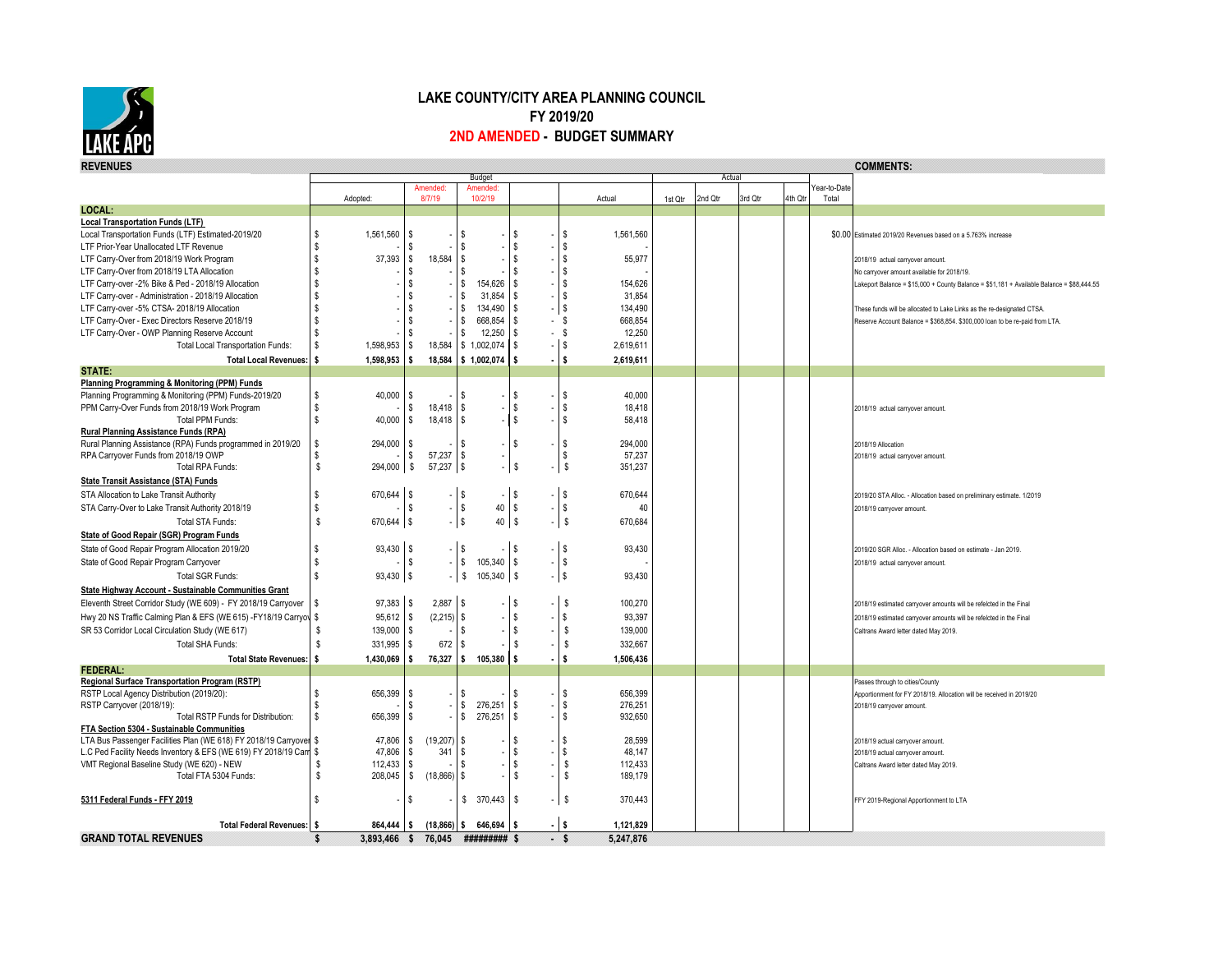| <b>ALLOCATIONS</b>                                                                        |                                   |                               |                               |                     |                                            |         |         |         |         |                      | <b>COMMENTS:</b>                                                                                                                           |  |  |  |
|-------------------------------------------------------------------------------------------|-----------------------------------|-------------------------------|-------------------------------|---------------------|--------------------------------------------|---------|---------|---------|---------|----------------------|--------------------------------------------------------------------------------------------------------------------------------------------|--|--|--|
|                                                                                           |                                   |                               | Budget                        |                     |                                            |         | Actual  |         |         |                      |                                                                                                                                            |  |  |  |
|                                                                                           | Adopted:                          | Adjustment                    | Adjustment                    | Adjustment          | Estimated<br>Actual                        | 1st Qtr | 2nd Qtr | 3rd Qtr | 4th Qtr | ear-to-Date<br>Total |                                                                                                                                            |  |  |  |
| LOCAL:                                                                                    |                                   |                               |                               |                     |                                            |         |         |         |         |                      |                                                                                                                                            |  |  |  |
| <b>Local Transportation Funds (LTF)</b>                                                   |                                   |                               |                               |                     |                                            |         |         |         |         |                      |                                                                                                                                            |  |  |  |
| Administration Breakdown:                                                                 |                                   |                               |                               |                     |                                            |         |         |         |         |                      |                                                                                                                                            |  |  |  |
| DBC Contract (July 1, 2019 to Sept 30, 2019)                                              | \$<br>121,943                     | s                             | s                             | s                   | 121,943<br>l S                             |         |         |         |         |                      | July 1, 2019 to September 30, 2019 based on current DBC contract.<br>Contract Ext October 1, 2019 to September 30, 2020 = \$508,570        |  |  |  |
| DBC Contract Extention (Oct 1, 2019 to Sept 30, 2020)                                     | 381,428<br>s                      |                               |                               | s                   | 381,428<br>1\$                             |         |         |         |         |                      | (Oct to June = \$381,427.56) *Includes LTA Administration                                                                                  |  |  |  |
| <b>Board Member Reimbursement for Meetings</b><br>Training/Travel Expenses (uncontracted) | 4,000<br>s<br>2,500<br>\$.        | <sub>S</sub><br><b>s</b>      | Ŝ<br>s                        | <sub>S</sub><br>l s | $\sqrt{ }$<br>4,000<br>-   \$<br>2.500     |         |         |         |         |                      | \$50 per diem reimbursement to board members for meeting attendance                                                                        |  |  |  |
| Lake County Auditor/Controller                                                            | 6,000<br>s                        | <b>s</b>                      | s                             | l s                 | 6,000<br>$\frac{1}{3}$                     |         |         |         |         |                      | Covers expenses for training/travel not included in contract or work program<br>Accounting services by the County of Lake Auditor's Office |  |  |  |
| <b>Fiscal Audit</b>                                                                       | 9,700<br>s                        | <sub>S</sub>                  |                               | l s                 | <b>S</b><br>9,700                          |         |         |         |         |                      | Annual requirement of TDA to audit LTF funds                                                                                               |  |  |  |
| Performance Audit                                                                         | \$.                               | ŝ                             | Ŝ                             | -S                  | $\sqrt{ }$                                 |         |         |         |         |                      |                                                                                                                                            |  |  |  |
| Membership Dues -CalCOG, NARC, NSSR                                                       | 5,000<br>\$.                      | <b>s</b>                      | s                             | -8                  | $\sqrt{5}$<br>5.000                        |         |         |         |         |                      | Facilitates communication between COGs, local officials, state/federal agencies & public                                                   |  |  |  |
| Contingency                                                                               | 6,000<br>\$.                      | <sub>S</sub>                  | s                             | -8                  | $\sqrt{ }$<br>6,000                        |         |         |         |         |                      | Unexpected costs beyond typical annual LTF expenses                                                                                        |  |  |  |
| <b>Total 2019/20 Administration Allocations</b>                                           | 536,571<br>s                      | <b>s</b>                      | \$                            | S                   | 536,571<br>l \$                            |         |         |         |         |                      |                                                                                                                                            |  |  |  |
| LTF Carry-Over - Administration - 2018/19 Allocation                                      | \$                                | Ŝ.                            | \$<br>31,854                  | S                   | <b>S</b><br>31,854                         |         |         |         |         |                      | Actual Admin. Reserve Carryover for 2018/19.                                                                                               |  |  |  |
| <b>Bicycle and Pedestrian Reserve Fund</b>                                                | 20,500<br>£.                      | $\mathbf{\hat{s}}$            | s                             | ŝ.                  | l \$<br>20,500                             |         |         |         |         |                      | 2% LTF Allocation for Bike and Pedestrian Purposes                                                                                         |  |  |  |
| LTF Carry-over -2% Bike & Ped - 2018/19 Allocation                                        | \$                                | S.                            | 154,626<br>\$                 | l s                 | l \$<br>154,626                            |         |         |         |         |                      | Lakeport Balance = \$15,000 + County Balance = \$51,181 + Available Balance = \$88,444.55                                                  |  |  |  |
| LTF 2019/20 Work Program Allocation                                                       | £.<br>99.317                      | <b>S</b>                      | Ŝ                             | -S                  | l \$<br>99.317                             |         |         |         |         |                      |                                                                                                                                            |  |  |  |
| LTF Carry-Over from 2018/19 Work Program                                                  | 37,393<br>\$                      | 18,584<br>\$                  | \$                            | \$                  | l \$<br>55,977                             |         |         |         |         |                      | 2018/19 actual carryover amount.                                                                                                           |  |  |  |
| LTF (Article 4.5) 5% Allocation to CTSA - 2019/20                                         | \$<br>51,249                      | s                             | \$                            | <b>S</b>            | l s<br>51,249                              |         |         |         |         |                      |                                                                                                                                            |  |  |  |
| LTF Carry-over -5% CTSA- 2018/19 Allocation                                               | \$                                | s                             | 134,490<br>\$                 | l s                 | - 1 \$<br>134,490                          |         |         |         |         |                      | These funds will be allocated to Lake Links as the re-designated CTSA                                                                      |  |  |  |
| LTF Allocation to Lake Transit Authority 2019/20                                          | \$<br>853,923                     | s                             | \$                            | l s                 | 853,923<br>- I \$                          |         |         |         |         |                      |                                                                                                                                            |  |  |  |
| LTF Carry-Over from 2018/19 LTA Allocation                                                | TBD                               | <b>S</b>                      | S.                            | ۱s                  | -   \$                                     |         |         |         |         |                      | Carryover amount to be determined                                                                                                          |  |  |  |
| <b>LTF Reserve Accounts</b>                                                               |                                   |                               |                               |                     |                                            |         |         |         |         |                      |                                                                                                                                            |  |  |  |
| LTF Carry-Over - Exec Directors Reserve 2018/19                                           | \$                                | S                             | \$<br>668,854                 | l S                 | $-$ \$<br>668,854                          |         |         |         |         |                      | Executive Directors Reserve Account Balance                                                                                                |  |  |  |
| LTF Carry-Over - OWP Planning Reserve Account                                             | s                                 | <b>S</b>                      | \$<br>12,250                  | l S                 | $-$ \$<br>12,250                           |         |         |         |         |                      |                                                                                                                                            |  |  |  |
| <b>Total LTF Allocations:</b>                                                             | \$<br>1,598,953                   | s.<br>18.584                  | \$1,002,074                   | <b>S</b>            | - I s<br>2,619,611                         |         |         |         |         |                      |                                                                                                                                            |  |  |  |
| <b>Total Local Allocations:</b>                                                           | 1,598,953<br>ŝ                    | 18,584<br>ŝ                   | \$1,002,074                   | ۱s                  | 2,619,611<br>l s                           |         |         |         |         |                      |                                                                                                                                            |  |  |  |
| STATE:                                                                                    |                                   |                               |                               |                     |                                            |         |         |         |         |                      |                                                                                                                                            |  |  |  |
| Planning Programming & Monitoring (PPM) Funds                                             |                                   |                               |                               |                     |                                            |         |         |         |         |                      |                                                                                                                                            |  |  |  |
| Planning Programming & Monitoring (PPM) Funds                                             | s.<br>40,000                      | -S                            | \$                            | S                   | l \$<br>40,000                             |         |         |         |         |                      | 2018/19 PPM Allocation Amount                                                                                                              |  |  |  |
| PPM Carry-Over from 2018/19 Work Program                                                  | \$                                | \$<br>18.418                  | <b>S</b>                      | l \$                | l \$<br>18,418                             |         |         |         |         |                      | 2018/19 actual carryover amount                                                                                                            |  |  |  |
| <b>Total PPM Allocations:</b>                                                             | \$<br>40,000                      | \$<br>18,418                  | <b>S</b>                      | l s                 | 58,418<br>l \$                             |         |         |         |         |                      |                                                                                                                                            |  |  |  |
| <b>Rural Planning Assistance Funds (RPA)</b>                                              |                                   |                               |                               |                     |                                            |         |         |         |         |                      |                                                                                                                                            |  |  |  |
| Rural Planning Assistance (RPA) Funds programmed in 2019/20                               | \$<br>294,000                     | -S                            | \$                            | l \$                | 294,000<br>1\$                             |         |         |         |         |                      |                                                                                                                                            |  |  |  |
| RPA Carryover Funds from 2018/19 OWP                                                      | Ŝ.                                | s.<br>57,237                  | \$                            | l \$<br>S.          | l \$<br>57,237                             |         |         |         |         |                      | 2018/19 actual carryover amount                                                                                                            |  |  |  |
| Total RPA Funds:                                                                          | 294,000<br>\$                     | 57,237<br>\$                  | \$                            |                     | - \$<br>351,237                            |         |         |         |         |                      |                                                                                                                                            |  |  |  |
| <b>State Transit Assistance (STA) Funds</b>                                               |                                   |                               |                               |                     |                                            |         |         |         |         |                      |                                                                                                                                            |  |  |  |
| STA Allocation to Lake Transit Authority                                                  | s<br>670,644                      | $\sqrt{3}$                    | l S<br>÷,                     | l \$                | $-1$ \$<br>670,644                         |         |         |         |         |                      | 2019/20 STA Alloc. - Allocation based on preliminary estimate. 1/2019                                                                      |  |  |  |
| STA Carry-Over to Lake Transit Authority 2018/19                                          | \$                                | <sup>\$</sup>                 | $-$ \$<br>40                  | l \$                | -   \$<br>40                               |         |         |         |         |                      | 2018/19 carryover amount.                                                                                                                  |  |  |  |
| Total STA Funds:                                                                          | $$\mathbb{S}$$<br>670,644         | l s                           | . Is<br>40                    | l s                 | $ \sqrt{ }$<br>670,684                     |         |         |         |         |                      |                                                                                                                                            |  |  |  |
|                                                                                           |                                   |                               |                               |                     |                                            |         |         |         |         |                      |                                                                                                                                            |  |  |  |
| State of Good Repair (SGR) Program Funds                                                  |                                   |                               |                               |                     |                                            |         |         |         |         |                      |                                                                                                                                            |  |  |  |
| State of Good Repair Program Allocation 2019/20                                           | $93,430$ \$<br>\$                 |                               | $ \sqrt{s}$                   | l s                 | $-$ \$<br>93,430                           |         |         |         |         |                      | 2019/20 SGR Alloc. - Allocation based on estimate - Jan 2019.                                                                              |  |  |  |
| State of Good Repair Program Carryover                                                    | \$                                | s                             | $ \sqrt{s}$<br>$105,340$ \ \$ |                     | $-$ \$                                     |         |         |         |         |                      | 2018/19 actual carryover amount.                                                                                                           |  |  |  |
| Total SGR Funds:                                                                          | $\mathbf{\hat{S}}$<br>$93,430$ \$ |                               | $105,340$ \$<br>$-$ \$        |                     | -   \$<br>93,430                           |         |         |         |         |                      |                                                                                                                                            |  |  |  |
| State Highway Account - Sustainable Communities Grant                                     |                                   |                               |                               |                     |                                            |         |         |         |         |                      |                                                                                                                                            |  |  |  |
| Eleventh Street Corridor Study (WE 609) - FY 2018/19 Carryover                            | $97,383$ \$<br>s.                 | $2,887$ \$                    |                               | l s                 | - \$<br>100,270                            |         |         |         |         |                      | 2018/19 estimated carryover amount. Actual Carryover will be adjusted in the 1st Amendment.                                                |  |  |  |
| Hwy 20 NS Traffic Calming Plan & EFS (WE 615) -FY18/19 Carryov \$                         | 95,612                            | $(2,215)$ \$<br>$\mathsf{\$}$ |                               | l \$                | - I \$<br>93,397                           |         |         |         |         |                      | 2018/19 estimated carryover amount. Actual Carryover will be adjusted in the 1st Amendment.                                                |  |  |  |
| SR 53 Corridor Local Circulation Study (WE 617) - NEW                                     | \$<br>139,000                     | <b>S</b>                      | Ŝ                             | ۱s                  | -S<br>139,000                              |         |         |         |         |                      | Caltrans Award letter dated May 2019.                                                                                                      |  |  |  |
| Total SHA Funds:                                                                          | 331,995<br>£.                     | 672<br>s                      | \$                            | <b>S</b>            | \$<br>332,667                              |         |         |         |         |                      |                                                                                                                                            |  |  |  |
| Total State Allocations: \$                                                               | 1,430,069                         | 76,327<br>\$                  | 105,380<br>\$                 | l S                 | 1,506,436                                  |         |         |         |         |                      |                                                                                                                                            |  |  |  |
| <b>FEDERAL:</b>                                                                           |                                   |                               |                               |                     |                                            |         |         |         |         |                      |                                                                                                                                            |  |  |  |
| <b>Regional Surface Transportation Program (RSTP)</b>                                     | s.<br>656,399                     | $\mathsf{\$}$                 | Ŝ                             | s.                  | 656,399<br>1 S                             |         |         |         |         |                      | 2019/20 Actuals                                                                                                                            |  |  |  |
| RSTP Local Agency Distribution (2019/20):                                                 |                                   |                               |                               |                     |                                            |         |         |         |         |                      | Passes through to cities/County                                                                                                            |  |  |  |
| Lakeport (8%)                                                                             | £.<br>72,102                      | <b>S</b>                      | <b>S</b>                      | -S                  | 72,102<br>1 S                              |         |         |         |         |                      | Distributed based on population.                                                                                                           |  |  |  |
| Clearlake (22%)<br>Lake County (70%)                                                      | 198,280<br>\$<br>386,017          | s<br>$\sqrt{3}$               | S<br>\$                       | \$<br>  \$          | 198,280<br><b>S</b><br>386,017<br><b>S</b> |         |         |         |         |                      |                                                                                                                                            |  |  |  |
| RSTP Carryover (2018/19):                                                                 | s.                                | <b>S</b>                      | $ \sqrt{S}$<br>276,251        | l s                 | - IS<br>276,251                            |         |         |         |         |                      | County's separate RSTP 182.6(d2) apportionment-\$244,873 included in formula<br>2018/19 carryover amount.                                  |  |  |  |
|                                                                                           |                                   |                               |                               |                     |                                            |         |         |         |         |                      |                                                                                                                                            |  |  |  |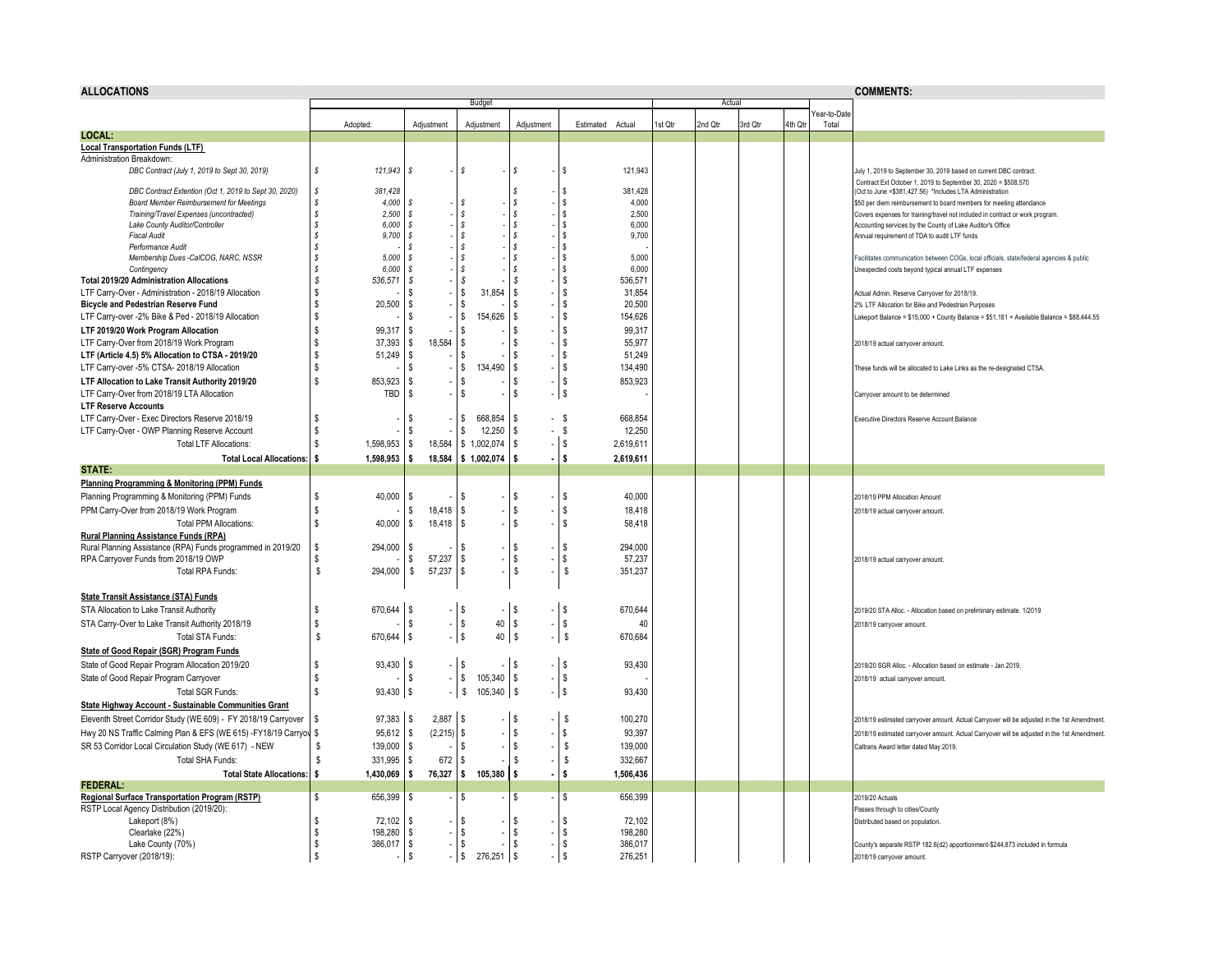| Total RSTP Funds for Distribution:                                 | 656.399 \$              |                | $-1s$ | $276.251$ S |          | 932.650   |                                                                    |
|--------------------------------------------------------------------|-------------------------|----------------|-------|-------------|----------|-----------|--------------------------------------------------------------------|
| FTA Section 5304 - Sustainable Communities                         |                         |                |       |             |          |           |                                                                    |
| LTA Bus Passenger Facilities Plan (WE 618) FY 2018/19 Carryover \$ | 47,806   \$             | $(19.207)$ S   |       |             |          | 28,599    | 2018/19 estimated carryover amounts will be refelcted in the Final |
| L.C Ped Facility Needs Inventory & EFS (WE 619) FY 2018/19 Carr \$ | $47,806$ \ \$           | $341$ S        |       |             |          | 48.147    | 2018/19 estimated carryover amounts will be refelcted in the Final |
| VMT Regional Baseline Study (WE 620) - NEW                         | $112.433$ $\frac{1}{5}$ |                |       |             |          | 112.433   | Caltrans Award letter dated May 2019.                              |
| Total FTA 5304 Funds:                                              | 208.045 \$              | $(18,866)$ \$  |       |             |          | 189,179   |                                                                    |
| 5311 Federal Funds - FFY 2019                                      |                         |                |       | 370.443     |          |           | FFY 2019-Regional Apportionment to LTA                             |
| <b>Total Federal Allocations: S</b>                                | 864.444 5               | $(18, 866)$ \$ |       | 646.694 \$  |          | 1,121,829 | Updated: 9/25/19 AJP                                               |
| <b>GRAND TOTAL ALLOCATIONS</b>                                     | 3.893.466               | 76.045         |       | #########   | 12111112 | 5.247.876 |                                                                    |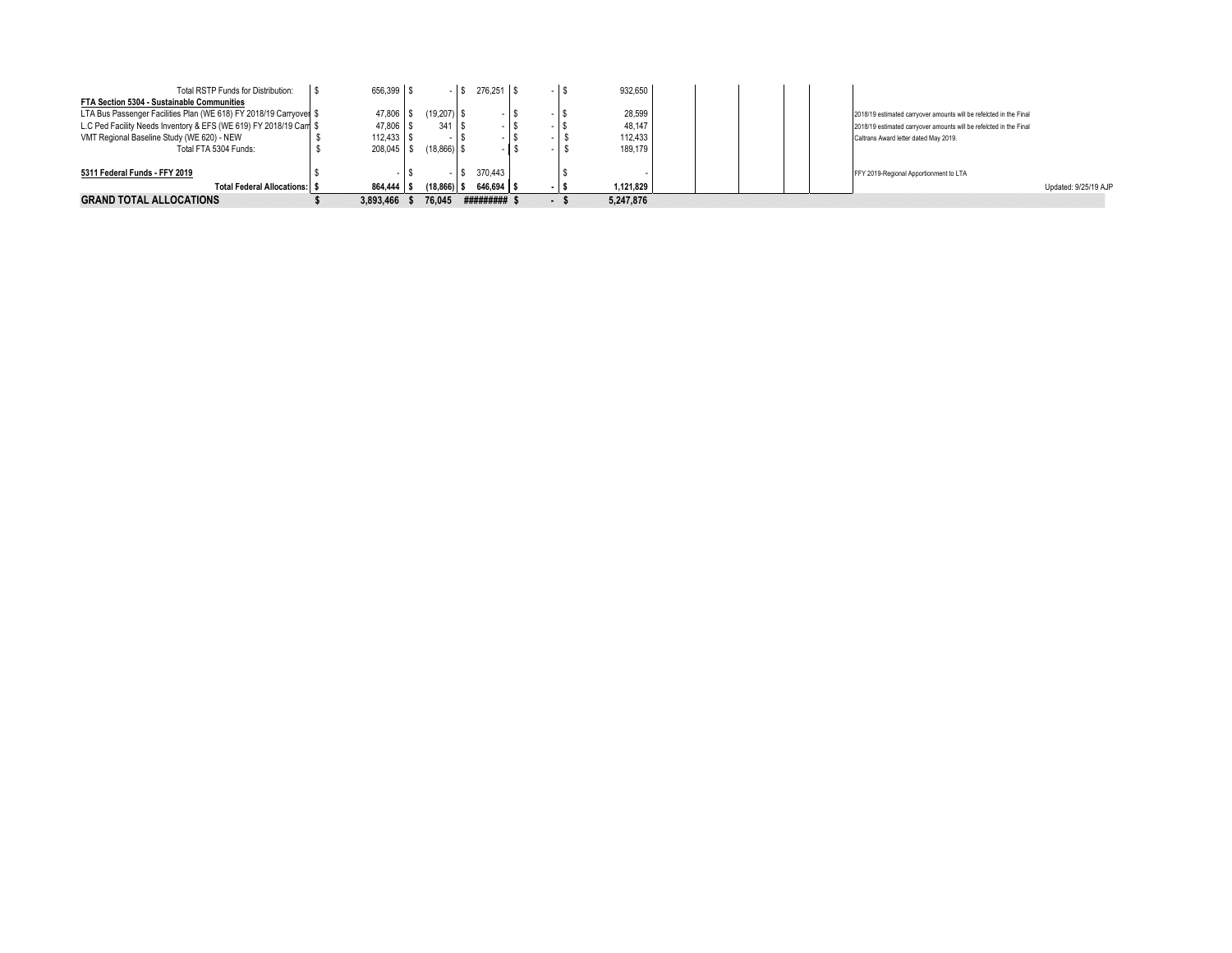

# LAKE COUNTY/CITY AREA PLANNING COUNCIL STAFF REPORT

| TITLE: Draft 2020 Regional Transportation Improvement Program | DATE PREPARED: $9/26/19$       |
|---------------------------------------------------------------|--------------------------------|
|                                                               | <b>MEETING DATE:</b> $10/2/19$ |
|                                                               |                                |

**SUBMITTED BY**: Danielle Casey, Project Coordinator

## **BACKGROUND**:

Each odd-numbered year we consider the programming of projects that are to be included in the State Transportation Improvement Program (STIP) that goes into effect July 1 of the following year. We do this by developing our Regional Transportation Improvement Program (RTIP) which programs our Regional Improvement Program (RIP) shares of funding as identified by the California Transportation Commission (CTC) in the Fund Estimate (FE).

The CTC adopted the FE for the 2020 STIP on August 14, 2019. The estimate identified a STIP programming target through FY 2024/25 of \$189,000 for the Lake County Region. Of the \$189,000, \$108,000 are programmed for Planning, Programming and Monitoring, leaving \$81,000 available for new or existing projects.

Applications for funding in the 2020 Regional Transportation Improvement Program (RTIP) were due to the Lake APC on September 10. Applications were received from the City of Clearlake for the Dam Road/Dam Road Extension Roundabout and from Lake County for the South Main Street Rehabilitation and Soda Bay Road Rehabilitation projects. These applications were reviewed at the September 19 TAC meeting. Because of the small amount of funding available, the TAC moved to leave the \$81,000 unprogrammed at this time. These funds can be added to future funding as it becomes available.

The RTIP will be presented for action at the November APC Board Meeting.

**ACTION REQUIRED:** None. For Review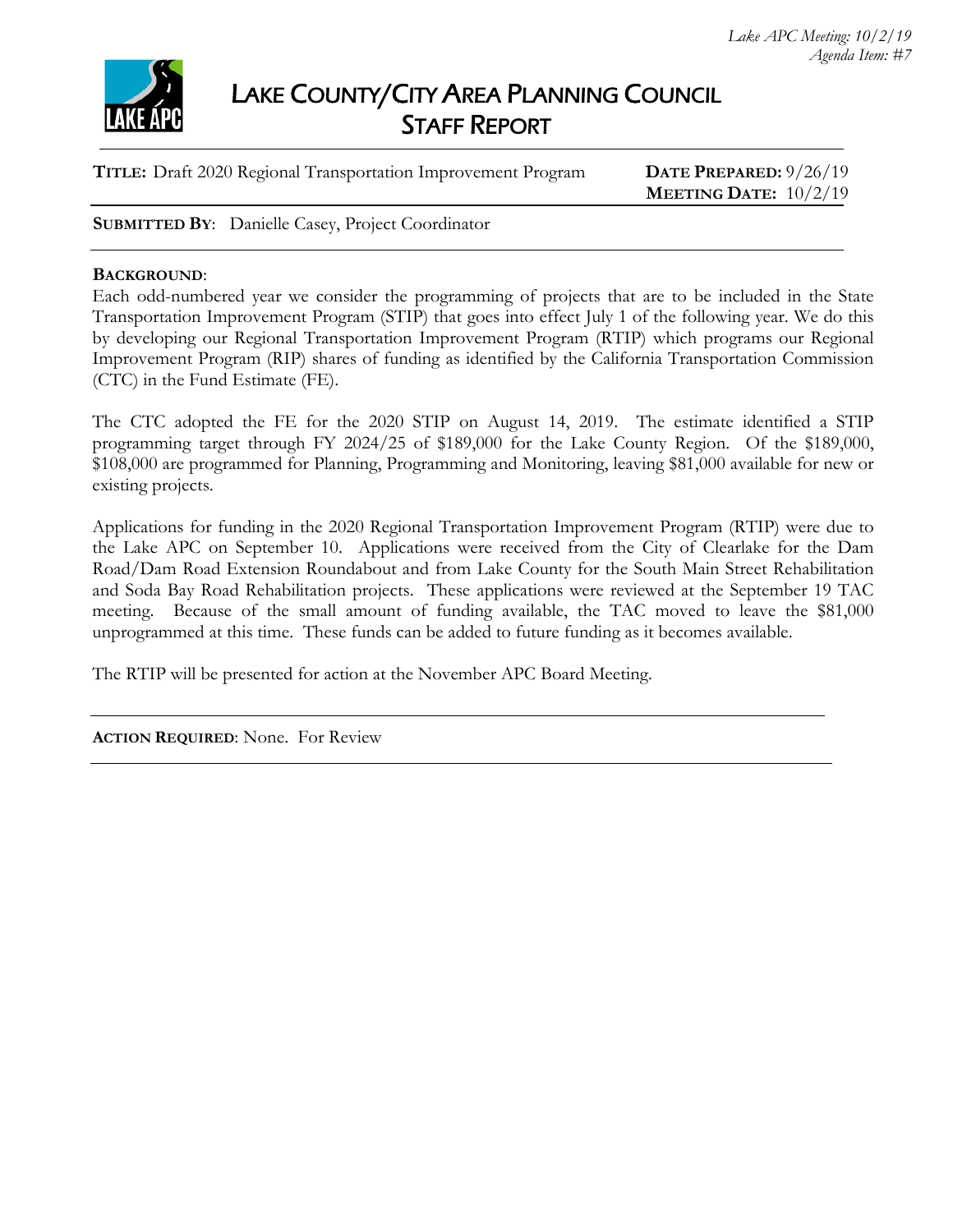LAKE COUNTY/CITY AREA PLANNING COUNCIL STAFF REPORT

| <b>TITLE:</b> Meetings Attended by APC Staff |  |
|----------------------------------------------|--|
|----------------------------------------------|--|

## DATE PREPARED: September 24, 2019 **MEETING DATE:** October 2, 2019

**SUBMITTED BY**: Lisa Davey-Bates, Executive Director

**BACKGROUND**:

Since our last Lake County/City Area Planning Council (APC) meeting packet, Administration and Planning staff has attended (or will have attended) the following statewide and local meetings on behalf of APC:

| 1.  | Lake APC Meeting<br>Lakeport<br>(Barrett, Speka, Sookne, Parker)                                                  | 8/7/19  |
|-----|-------------------------------------------------------------------------------------------------------------------|---------|
| 2.  | Hwy 20 Northshore Traffic Calming Plan Project Meeting<br>Lakeport<br>(Speka)                                     | 8/12/19 |
| 3.  | Trade Corridor Enhancement Programs Guidelines<br>Webinar<br>(Speka)                                              | 8/13/19 |
| 4.  | Pedestrian Facility Needs Inventory and EFS (LakeWalks) Project Meeting<br>Teleconference<br>(Davey-Bates, Speka) | 8/13/19 |
| 5.  | Hwy 20 Northshore Traffic Calming Plan Project Meeting<br>Lakeport<br>(Speka)                                     | 8/14/19 |
| 6.  | APC - Admin/Planning Coordination Meeting<br>Ukiah<br>(All)                                                       | 8/20/19 |
| 7.  | Eleventh Street Corridor Study TAG Meeting<br>Teleconference<br>(Davey-Bates, Speka)                              | 8/22/19 |
| 8.  | Hwy 20 Northshore Traffic Calming Plan Project Meeting<br>Teleconference<br>(Speka)                               | 8/22/19 |
| 9.  | Pedestrian Facility Needs Inventory and EFS (LakeWalks) Project Meeting<br>Teleconference<br>(Speka)              | 8/27/19 |
| 10. | Hwy 20 Northshore Traffic Calming Plan Project Meeting<br>Teleconference<br>(Davey-Bates, Speka)                  | 8/28/19 |